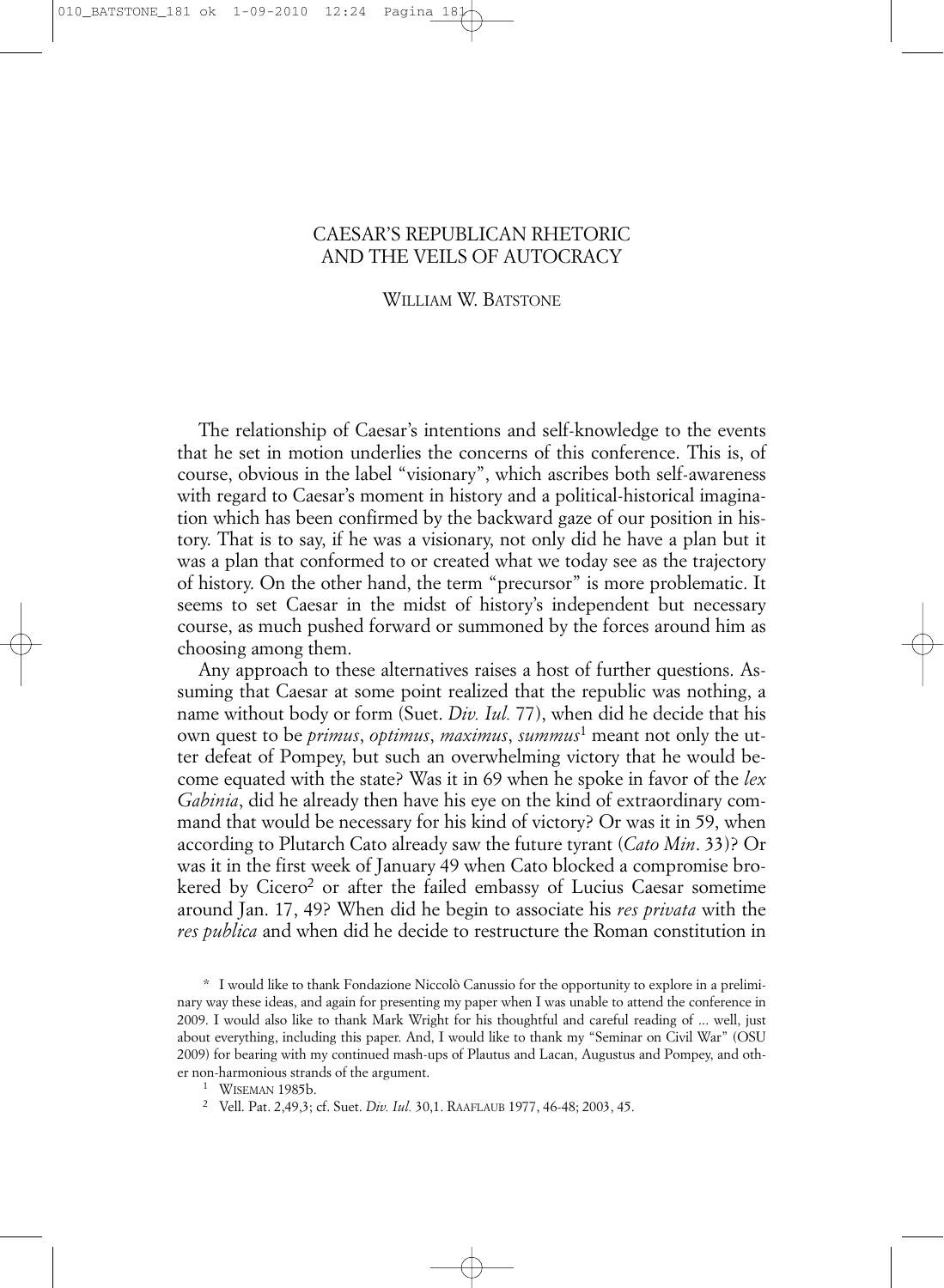ways that would ultimately make the Republic a thing of the past?

On the other hand, we might focus on the relations between Pompey and Caesar. Was their friendship and the period of the "first triumvirate" the beginning of the dissolution of the state?<sup>3</sup> And, when did the civil war between Pompey and Caesar become inevitable, when did they finally become intractable enemies? Was it already before Luca or only in the weeks preceding Caesar's crossing the Rubicon? Were they still friends when Caesar gathered three veteran legions and two new legions south of the Alps late in 504 or were they enemies before Caesar spoke of Pompey's *virtus* in his account of the year 52 in the *Bellum Gallicum*? I will make no effort to answer these questions. In the first place, they depend in a circular way on assumptions about when the republic was destroyed, collapsed, came unglued or was transformed. Itself a topic on which there is little consensus: a recent study claims, "in an objective sense the Republic *never* actually 'fell' – an overworked metaphor that anyway prejudices the issue in various ways: by prompting us to look for a single, catastrophic event; by insidiously suggesting that one side in the conflicts ... represented the Republic, overcome by others seeking to destroy the Republic, or alternatively, that it 'collapsed' of its own long-incubating illnesses"5. Secondly, the answer to these questions will always lie outside the evidence to the extent that they require access to Caesar's desires, intentions and self-knowledge. In fact, they assume a coherence in both human psychology and human relations that I find belied by the pressures of desire and ignorance in everyday experience.

This paper will attempt another tack. Assuming that history, like psychology, is caught up in chaos, ignorance and *Verneinung*, that we do not know what we are doing, except in the stories we make up afterwards about what happened, instead of looking to some self-conscious intention, some overarching and self-aware plan, we may look to the discourses that shape our desires and denials, to the metaphors we live by and the narratives we deploy in self-understanding and self-justification. These stories and discourses not only shape the desires that inform action, but they give that action meaning in relationship to other desires and other stories. By turning to the discours-

<sup>3</sup> So Asinius Pollio (Hor. *Carm*. 2,1); see also Florus 2,13,10-11; Vell. Pat. 2,445,1; Lucan 1,84-86. See the counter arguments of GRUEN 2009, 34.

<sup>4</sup> See STANTON 2003, 82-83 referring to OTTMER 1979, 28 (which was not available to me).

<sup>5</sup> MORSTEIN-MARX - ROSENSTEIN 2006b, 625; see also 626: "On this view, personal domination, if transitory, was not in fact inconsistent with the survival of the old Republic; and permanence is something that by its very nature is proven only to posterity. Before Tiberius assumed his predecessor's position in AD 14 it would have been possible even for a hypothetical contemporary Tacitus to see the entire "reign" of Augustus as an interruption, rather than the termination, of the deeply embedded Republican tradition".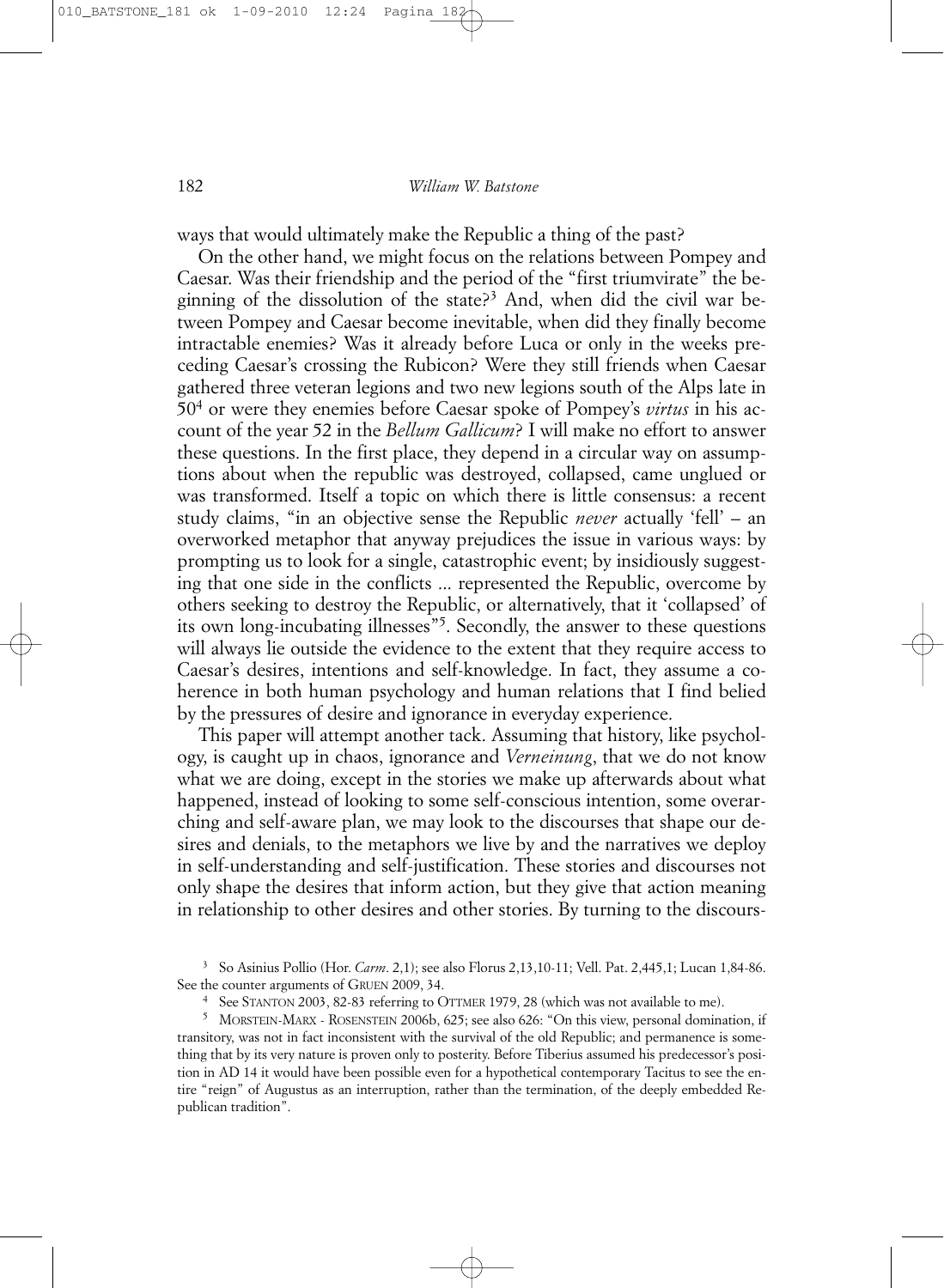es within which Caesar lived, discourses that defined Republican virtues and values, it is possible I believe to see something other than the individual directing or being directed by events. In the case of Caesar, I will attempt to explore some of the ways in which the republican rhetoric of self, the ideology of aristocratic competition, and the language of Caesarian promotion and self-promotion are all part of what we might consider both precursor and visionary of what was to come. The competition between Caesar and Pompey that resulted in the civil war was a natural outcome of aristocratic competition. It was encouraged and waged in the terms of the republic and republican virtues, and it was this republican discourse that was the veil of autocracy. In other words, it was not civil war that created autocracy, but the republic itself.

But first a brief word about the relationship between this kind of study and two standard and challenging approaches to the late Republic. Due to the important work of Gruen and Meier, it is not uncommon today to view the "end of the Republic" as part of a continuum of Republican practices. For Meier, the traditional system was failing; but the players within it could not find an alternative because they did not see the system as the problem. Consequently, their very efforts to save the Republic, to shore up that part of the system that served their own needs and interests, created both an accommodation and a "crisis without alternative"6. Splintering interests and expanded opportunities for command and power overturned the safeguards of the old system and eventually brought about the failure of the Republic. Gruen concurs with Meier's view that no faction or revolutionary was plotting the end of the Republic. He sees the state functioning as it always did, in some ways even more vigorously after Sulla, right up to the end when "a series of miscalculations in the last months before the opening of hostilities" led to the outbreak of war. In his well-known formulation, "Civil war caused the fall of the Republic – not vice versa"<sup>7</sup>, "[P]olitics operated very much as usual down to the eve of civil war"8. Both positions see continuity, and both are ultimately interested in institutions and actions: for instance, the nature of *imperium extra ordinem*, the power of the *equites*, the action of the tribunes.

In what follows, I am not so much interested in events and institutions as I am in the way in which these events and institutions were conceived, in particular in the way in which the rhetoric of competition defined, fueled and foresaw the competition that ended in civil war. Gruen summarizes:

<sup>6</sup> MEIER 1980.

<sup>7</sup> GRUEN 1974, 504

<sup>8</sup> *Ibid*. 500.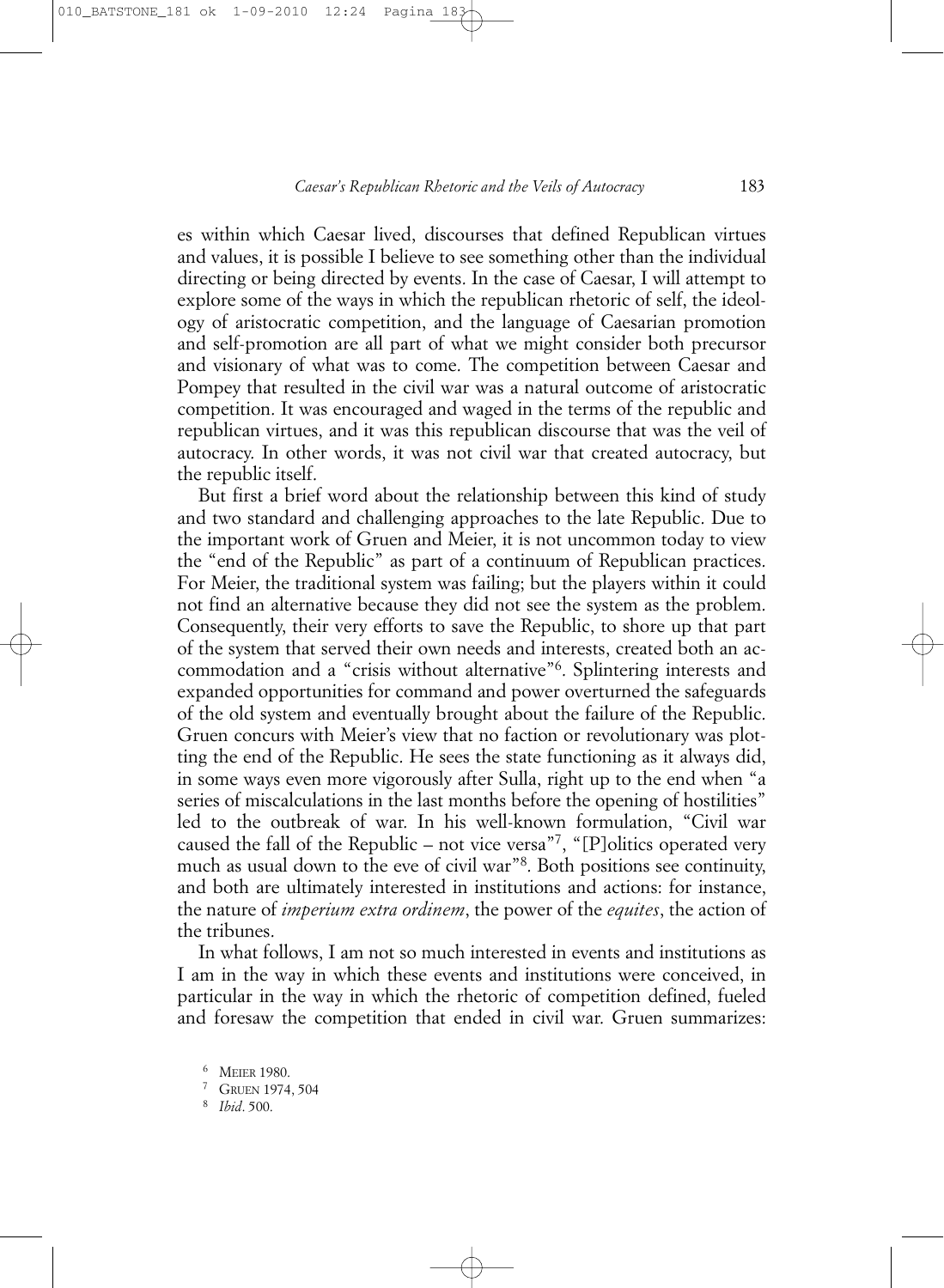"Politics, and nothing more, lit the fuse for this explosion"9. By this he means that Caesar did not have in mind a revolutionary political agenda. This does not, however, mean that the explosion was ultimately avoidable, or that "miscalculations" really summarizes the complex calculations that did explode. Politics may mean the petty self-serving daily decisions made by men and the sides taken in those decisions, or it may refer to something larger: the trajectory of ideological ambitions that is daily enacted and practiced by the words of men, the implicit goal of the metaphors and rhetoric we live by.

The fact that "Caesar had not intended to push matters to the brink of war"10 is, in a sense, irrelevant: there were symbolic forces at work within which something was shaped that was neither intended nor chosen, something rather like "identity", something outside of which self-recognition becomes impossible<sup>11</sup>. Thus, when Gruen says, "motives for the civil war are nowhere to be found"12, I find myself in partial agreement: nowhere to be found, if we are looking for the event or goal that singles out Caesar for his role in history – he was doing what many had done, what the republic had survived before, what had made the republic great and safe, what he was supposed to do. And the resistance of others does not contradict this claim; ideology, especially an ideology of competitive self-assertion within a republican institution, harbors contradictions.

But, on the other hand, "motives" are everywhere to be found if we look at the rhetorical context in which men acted and saw their actions recognized and evaluated. Men were not, then, "overcome by the iron grip of events"13. It was, rather, the iron grip of words, of the symbolic structure of their world. And this was something they could not escape<sup>14</sup>. It is also this aspect of events that appears in contemporary writings: *fatalis quaedam calamitas incidisse videtur ... ut nemo mirari debeat humana consilia divina necessitate esse superata* (*pro Lig.* 17)<sup>15</sup>. But it is also this aspect of events that makes it hard for us, coming after, with other institutions, other

- <sup>11</sup> The view of ideology taken here derives from the seminal work of ALTHUSSER 1970.<br><sup>12</sup> GRUEN 1974, 495.
- 
- <sup>13</sup> *Ibid*. 496.

<sup>14</sup> This is not what Meier has in mind when he sees a system that worked well enough for the parties who struggled within it and that partial success prevented them from seeing, diagnosing and repairing the systemic failure. Both Meier's Romans and Gruen's Romans are much more self-aware within modern assumptions than my Romans.

<sup>15</sup> Cited by GRUEN 1974, 496 n. 166 to illustrate the "iron grip of events". It is worth noting how Cicero's language attempts to frame a very different experience of the world and what happens in it. Cp. Sallust's plague and Livy's disease.

<sup>9</sup> *Ibid*. 487.

<sup>10</sup> *Ibid*.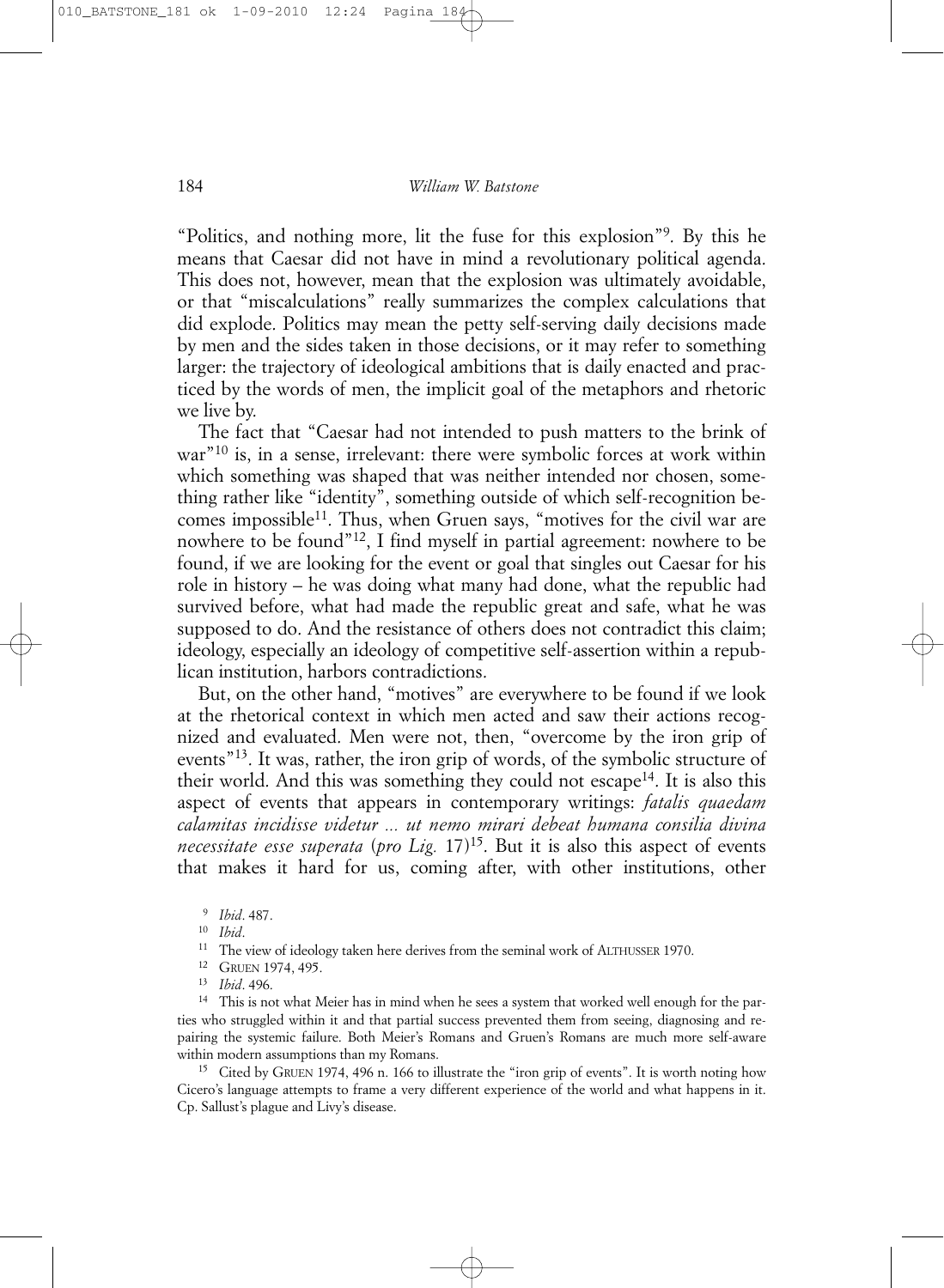metaphors to live by, to think back into the world of contradictions and desires in which Cicero, Cato, Caesar and Pompey lived<sup>16</sup>. A gap appears between action and the understanding of action: *sed tamen ille optimo animo utens et summa fide nocet interdum rei publicae* (Cic. *Att.* 2,1,8 on Cato, June 60). Caesar sets aristocratic competition itself above everything else: the struggle to be *primus* is itself *primum*: *sibi semper primam fuisse dignitatem vitaque potiorem* (Caes. *BC* 1,9,2); but this makes him a madman in Cicero's eyes, who fusses about the meaning of *dignitas*: *o hominem amentem et miserum, qui ne umbram quidem umquam* του `καλου`*viderit! atque haec ait omnia facere se dignitatis causa. ubi est autem dignitas nisi ubi honestas?* (Cic. *Att.* 7,11,1), only to see Caesar's point of view after the fact: *principum dignitas erat paene par, non par fortasse eorum qui sequebantur; causa tum dubia, quod erat aliquid in utraque parte quod probari posset; nunc melior ea iudicanda est quam etiam di adiuverunt* (*pro Lig.* 19)17, just as he had seen it before the fact<sup>18</sup>. One might say that the problem is that *dignitas* (or any other goal of aristocratic competition)<sup>19</sup> is both something a man accomplishes and something granted by others; it belongs both to himself and to others. What happens when Cato takes away what belongs to Caesar? or when Caesar demands what it is the right of the Senate to grant? and when both prizes go by the name of *dignitas*? and when Caesar can protect that *dignitas* in the same way he earned it?

Gruen distinguishes Cicero's complaints that the republic is being destroyed from his confidence at other times when he is personally secure (503). He then uses this contrast to disregard the complaints. My procedure has been rather the opposite. I have assumed that the complaints, whether accurate reflections of a crisis or not, are reflections of how a dynamic in republican thought and action was perceived and felt. When adapting the proverb "Enough of acorns!" Cicero imagines Atticus saying "Enough of *dignitas*; time to think of your safety!" (*Att*. 2,19,1), he reflects the same sense that let Caesar to cross the Rubicon: whatever else *dignitas* is or should be, it must be supported by self-interested action, or it is merely acorns. Of course, Scipio would agree, as would Sulla and Catiline. And

<sup>16</sup> Valuable studies of Roman emotions and their relationship to the external world can now be found in BARTON 2001; KASTER 2005.

<sup>17</sup> See especially the tortured logic of *pro Lig.* 19: *mihi vero, Caesar, tua in me maxima merita tanta certe non viderentur, si me ut sceleratum a te conservatum putarem. Quo modo autem tu de re publica bene meritus esses, cum tot sceleratos incolumi dignitate esse voluisses?*

<sup>18</sup> See below on Caesar's *dignitas* in the *prov. cons.*

<sup>&</sup>lt;sup>19</sup> See, for instance, the tortured political dance of desire and indifference required for the triumph described by BEARD 2007, 214-218 and the politics of performance described by PITTENGER 2008.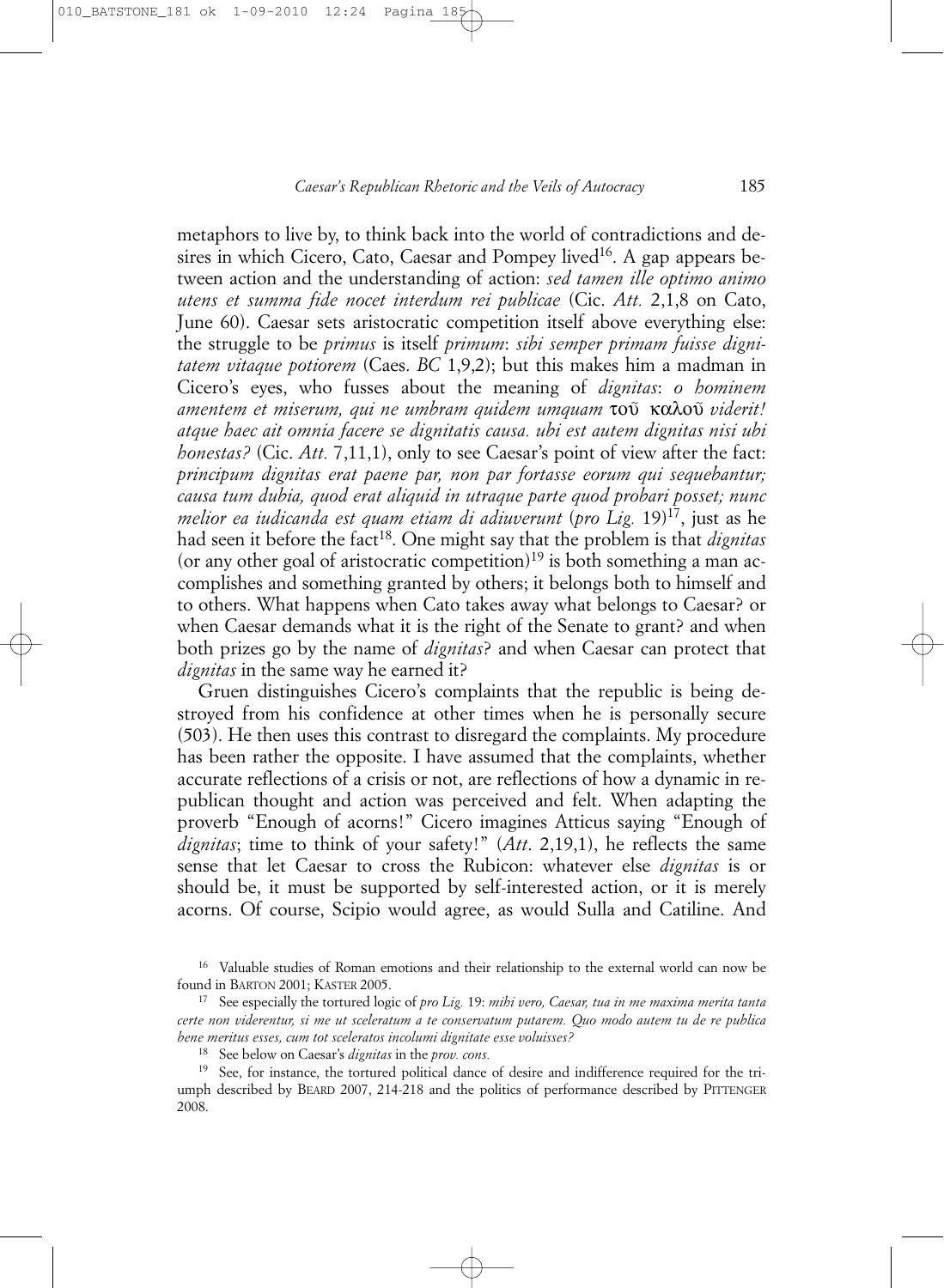therein lies the problem and the precedent: one of the goals and values of aristocratic competition, *dignitas*, provoked the very confrontations that required its violent self-defense. And so, when Cicero ends his letter of confusion and complaint saying: *certi sumus perisse omnia* (*Att*. 2,19,5), we should not measure his rhetoric by some putatively real standard of the "health of the republic," as in the dismissive directive: "Ciceronian hyperbole must be recognized for what it is"20. Rather we should see in Cicero's anguish another reflection of what the failure of the normative exchanges meant or could mean, if only from one side: it meant the loss of everything  $2^1$ . Similarly, when Cicero, resisting those who would take Caesar's command away from him, says *vehementius arbitror pertimescendum* (*prov. cons.* 16,39) and *praestare hoc senator debeo, quantum possum, ne quis vir clarus aut potens huic ordini iure irasci posse videatur. Atque haec, si inimicissimus essem C. Caesari, sentirem tamen rei publicae causa* (*ibid.* 16,39-40), we can hear an extraordinary, if failed, effort to reassert the alignment of power, safety, politics and the republic.

While the focus of this discussion is different from Gruen's, conceptually it belongs somewhere between Gruen's claim that "Politics, and nothing more, lit the fuse for this explosion" (487) and the claim that "politics operated very much as usual down to the eve of civil war" (500). If both claims are true, then the fuse of civil war's explosion was a fuse that was usually and typically lit throughout and in Republican politics.

#### *Privato consilio, publica auctoritas*

Like many ideological claims about self and identity, the aristocratic competition to be *primus*, *optimus*, *maximus*, *summus*<sup>22</sup> harbors self-contradiction and civil war. It benefits both self and community or can benefit either self or community. Its Jovian and regal ambitions are nowhere more spectacular than in the triumphal procession<sup>23</sup> and its larger cultural dynamic is "already" diagnosed by Livy's Cincinnatus, as he justifies the murder of Sp. Maelius: *Claudios, Cassios consulatibus, decemviratibus, suis maiorumque*

<sup>20</sup> GRUEN 1974, 503.

<sup>22</sup> WISEMAN 1985b, 3-6.

<sup>23</sup> See BEARD 2007, 226-228. The "true origins" of the costume are not as important to the rhetoric of success as the way in which it was seen by general and audience, on which see Livy 10,7,10, also 38,56,13. See also Sulla's vision of the goddess who stood by his side and put a thunderbolt in his hand, Plut. *Sulla* 9,4.

<sup>21</sup> Caesar uses the same language to complain of wrongs done to him: *omnia permiscere* (*BC* 1,32,5; cp. 1,6,8).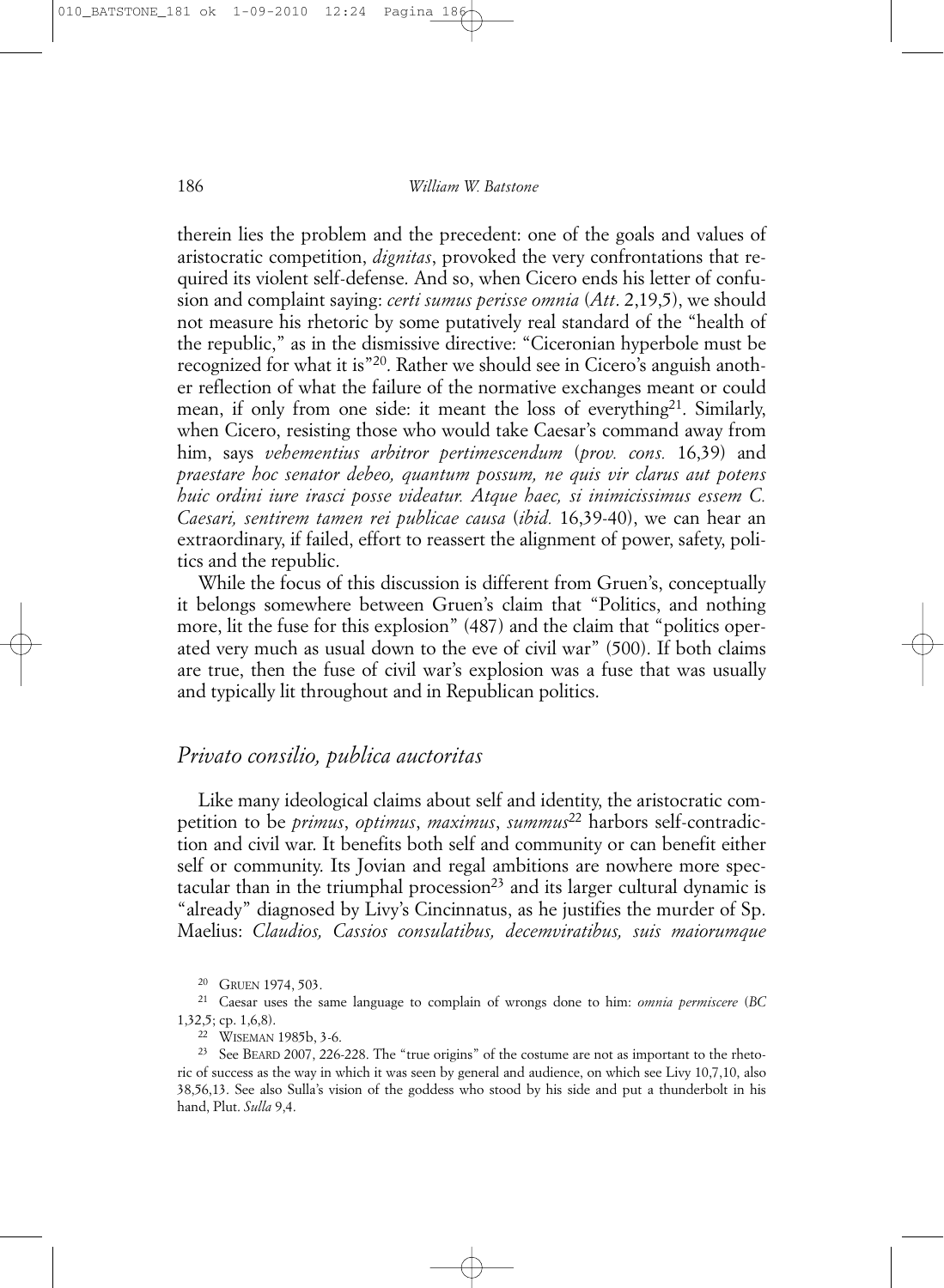*honoribus, splendore familiarum sustulisse animos quo nefas fuerit* (Livy 4,15,5). As Rome expanded, these ambitions could not be held in check by the expanding opportunities for military and civil *imperium*24*.* Extraordinary commands were not extraordinary enough and the logic of exemplarity entailed both innovation and revolution: *in ipso Cn. Pompeio in quo novi constitui nihil vult Q. Catulus quam multa sint nova summa Q. Catuli voluntate constituta recordamini* (*de imp. Pomp.* 60,12). The *gloria*, *auctoritas*, and *dignitas* granted in Rome by one's peers was never univocal – as Scipio at Liternum could attest. What one won at the risk of one's life could be taken away – at the risk of life.

By the first century, an army could reconfigure the Senate, and did. Before the end of that century, private ambitions threatened and defined the *res publica*<sup>25</sup>. By AD 14 Augustus had begun his account of his achievements: *annos undeviginti natus exercitum privato consilio et privata impensa comparavi, per quem rem publicam a dominatione factionis oppressam in libertatem vindicavi*. His language pointedly joins *res privata* and *res publica* as it recalls what Pompey did at Auximum26 and what Julius Caesar said at Corfinium: *ut se et populum Romanum factione paucorum oppressum in libertatem vindicaret*27*.* This identification of self and state, of *res privata* and *res publica*, is precisely what Romans from Brutus to Brutus did. When the government could not or would not do the right thing: *privato consilio*, counter-measures were taken and wars were undertaken. So Cicero speaks of the support of the people upon the failure of Gabinius: *privato consilio, quoniam publicis ducibus res publica careret* (*Sest.* 26,4), and again of his own actions during the Catilinarian conspiracy: *meaque privata consilia publici quoque casus comprobaverunt* (*Planc*. 66,17). And Sallust agrees: *ancipiti malo permotus, quod neque urbem ab insidiis privato consilio longius tueri poterat...* (*C.* 29,1). And so Cicero speaks of D. Brutus: *quodque ille bellum privato consilio susceperat, id vos auctoritate publica comprobastis* (*Phil*. 5,28).

And it was a long standing republican tradition. According to Cicero, writing in 51, Brutus freed the state as a *privatus* (*qui cum privatus esset, totam rem publicam sustinuit*) and this established a rule that others have also demonstrated: *primusque in hac civitate docuit in conservanda civium libertate esse privatum neminem* (*Rep.* 2,46). Brutus was *primus* and he showed that,

<sup>24</sup> See MEIER's chapter *Die Übermässig Extensivierung der Res Publica*" (1980, 64-161).

<sup>&</sup>lt;sup>25</sup> GRUEN 2009 points to the difficulty of drawing a clear line between private ambition and the commonwealth when he writes of Caesar's first consulate: "None of this activity, however, involved breaking the codes of conventional political behavior" (28); see in general 23-28 on Caesar's conventional career. "The advancement of the triumvirs personal aims did not entail revolutionary change" (34).

<sup>26</sup> Plut. *Pomp*. 6,3.

<sup>27</sup> *BC* 1,22,5.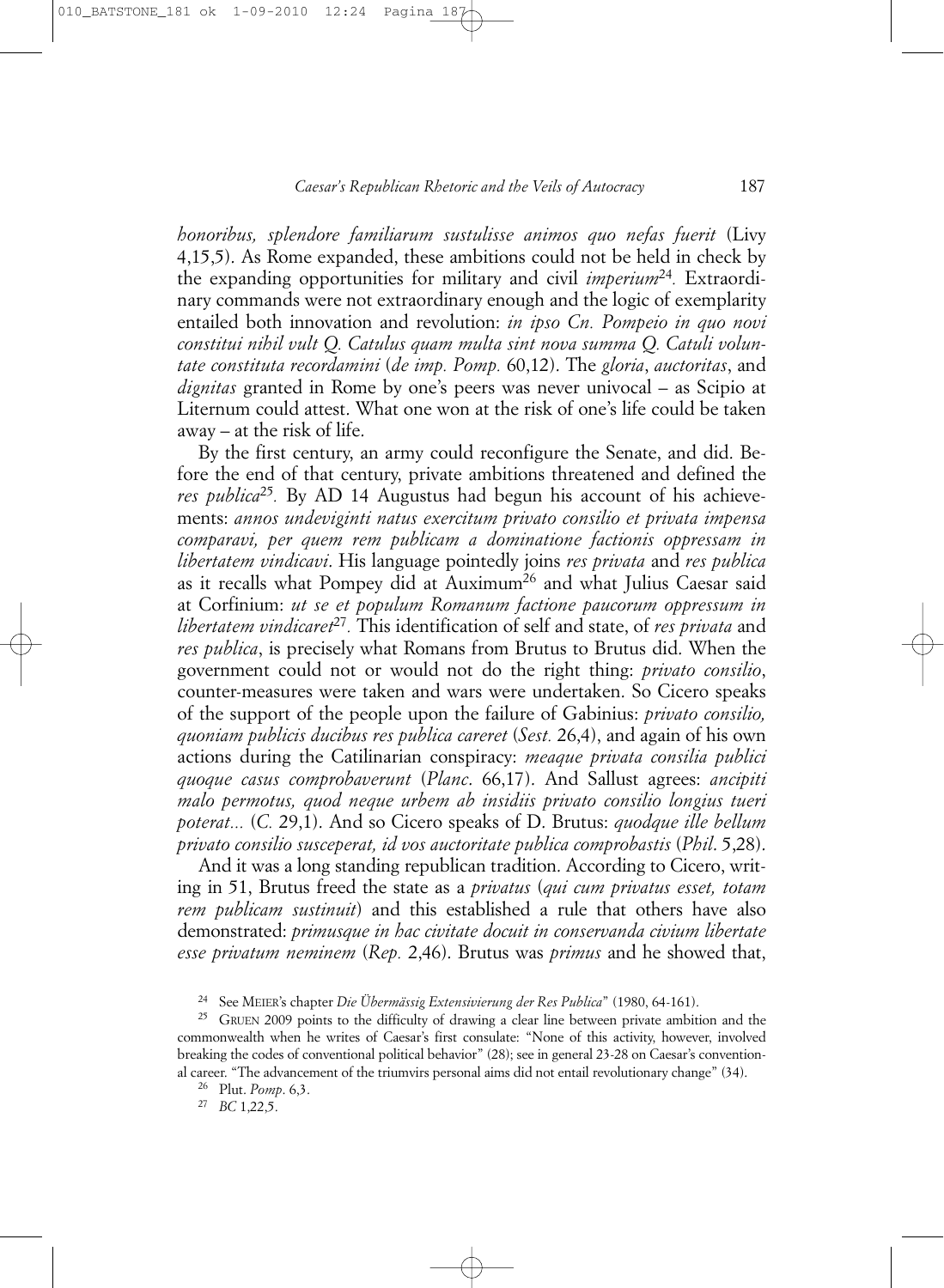when it comes to preserving the freedom of citizens, no one is a *privatus*. Among those who illustrate the principle one finds P. Scipio: *vir amplissimus, P. Scipio, pontifex maximus, Ti. Gracchum mediocriter labefactantem statum rei publicae privatus interfecit* (*Cat*. 1,3; cp. *Brut*. 212). According to Livy, in 479 the entire Fabian *gens* volunteered to be a standing army against the Veientes: *auctores sumus tutam ibi maiestatem Romani nominis fore. Nostrum id nobis velut familiare bellum privato sumptu gerere in animo est* (Livy 2,48,8-9). The Senate was thankful: *manat tota urbe rumor; Fabios ad caelum laudibus ferunt: familiam unam subisse civitatis onus; Veiens bellum in privatam curam, in privata arma uersum* (2,49,1). Again, in 390, when Camillus was in exile, languishing at Ardea, with divine inspiration (*divino spiritu tactus*, 5,43,1) he musters an army (*res et periculum commune cogit*, 5,43,1) which follows him into the field where they attack a camp of Gauls (*capite arma frequentesque me sequimini ad caedem, non ad pugnam*, 5,44,7). He is later made dictator, and, when he succeeds against the Gauls, *Romulus ac parens patriae conditorque alter urbis haud vanis laudibus appellabatur*, 5,49,7).

The equation of personal glory and the glory of Rome meant that private resources and private considerations had always been used for the glory and safety of Rome, for the glory, power and safety of individuals<sup>28</sup>. In 54 Cicero proudly joins "my glory", "private counsels", "public events", and "managing the state"29. In 45 we find Cicero defending Scipio Nasica's action against Ti. Gracchus as representing a Stoic ideal: *mihi ne Scipio quidem ille pontifex maximus, qui hoc Stoicorum verum esse declaravit, numquam privatum esse sapientem, iratus videtur fuisse Ti. Graccho tum, cum consulem languentem reliquit atque ipse privatus, ut si consul esset, qui rem publicam salvam esse vellent, se sequi iussit* (*T.D.* 4,51). He was a Stoic and a *sapiens*; he was and was not a *privatus*; and he was not even angry! In 44, after D. Brutus *privato consilio* prevented M. Antony from entering Gaul, Cicero asks the Senate to give *public auctoritas* to his *privato consilio* (*Phil.* 3,12)30. Of course *privata consilia* were a danger: Lepidus gathered an army *privato consilio*. But that was what Philipus said; Lepidus himself claimed to put *libertas* above *privatas opes*<sup>31</sup>. Cicero and Sallust demonstrate that the boundary between public and pri-

<sup>28</sup> In fact, action by a *privatus* seems often to characterize the actions of Senators against the plebs in the early republic: e.g., Livy 3,11,13; 3,38.

<sup>30</sup> *Faciendum est igitur nobis, patres conscripti, ut D. Bruti privatum consilium auctoritate publica comprobemus.*

<sup>31</sup> Philipus says, *quoniam <M.> Lepidus exercitum privato consilio paratum cum pessumis et hostibus rei publicae contra huius ordinis auctoritatem ad urbem ducit* (*H.* 1,76,22). Lepidus himself, however, contrasts his interest in *libertas* with *privatas opes* (*H.* 1,55,16-17).

<sup>29</sup> *Itaque si quam habeo laudem, quae quanta sit nescio, parta Romae est, quaesita in foro; meaque privata consilia publici quoque casus comprobaverunt, ut etiam summa res publica mihi domi fuerit gerenda et urbs in urbe servanda* (*Planc.* 66).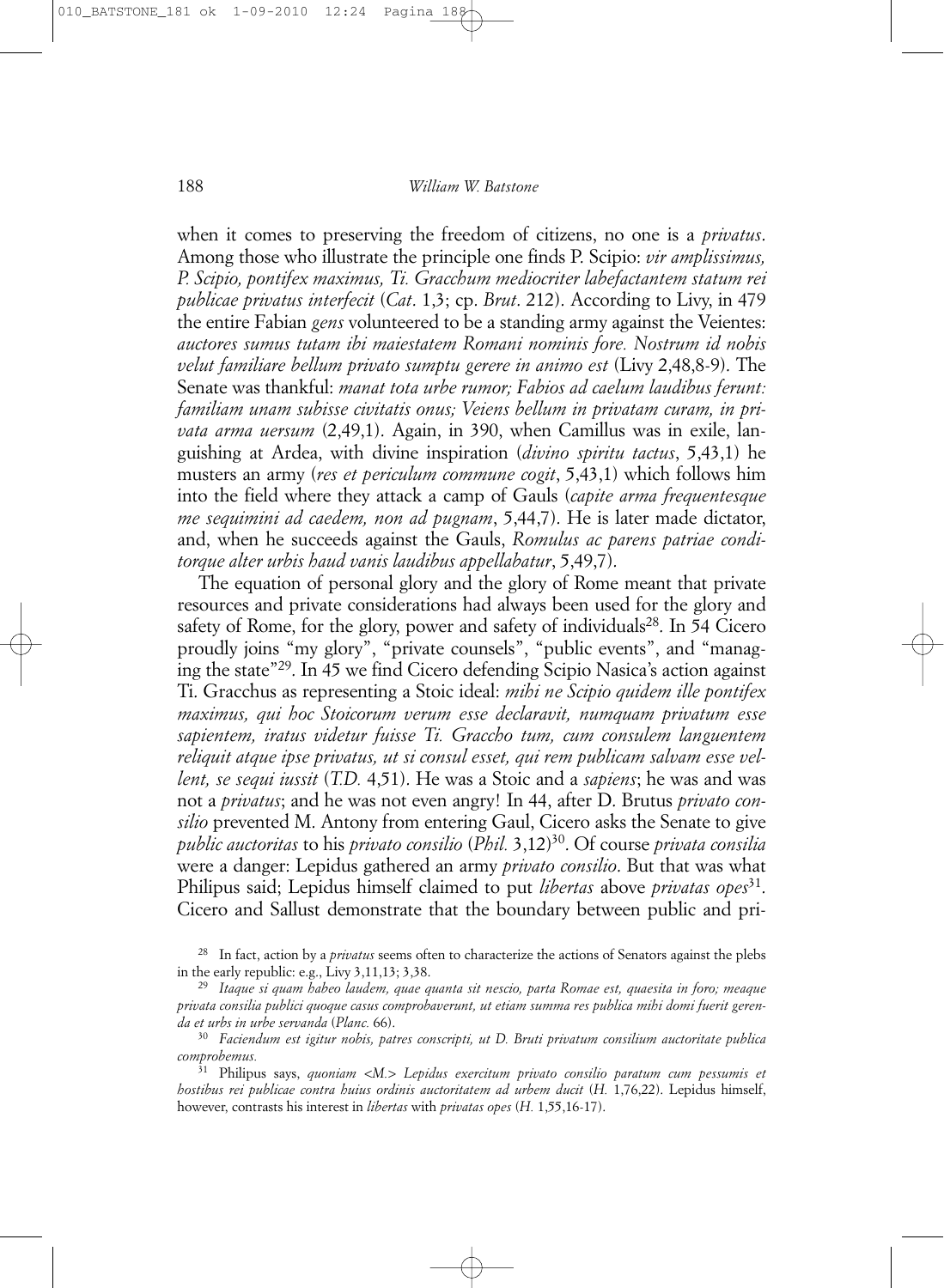vate was permeable<sup>32</sup>, and, of course, it was the winner who got to speak of *publica auctoritas*33. In fact, if the older tradition said that Maelius was killed by a *privatus*, the tough guy Ahala, the tradition itself can be altered: Cincinnatus was made dictator and Ahala his *magister equitum*34.

And how did private interests take over public policy? Sallust diagnosed the problem. But it is a complex and tortured diagnosis that Sallust offers, not always understood by modern readers. Something went wrong, but its origin keeps slipping beyond the grasp. Ambition is like a virtue but is actually a vice: *quod tamen vitium propius virtutem erat* (*C.* 11,1). It compels men to lie (*C.* 10,5). It earns all the rewards of virtue: *omnia virtutis praemia ambitio possidet* (*C.* 52,23). It corrupts like a contagion. It invades and attacks. It compels. It is important to listen to Sallust: he is saying that the ambition itself is not innocent, and yet it runs the engine of aristocratic competition seeking glory, honor, *imperium* (*C.* 11,2). If we put aside the label "(hypocritical) moralist", we may hear Sallust saying that the very thing Romans were supposed to do (compete for honor) was itself hard (impossible?) to distinguish from a vice<sup>35</sup>.

Furthermore, writing within aristocratic ideology<sup>36</sup> he saw no way out and generalized the problem his world faced to the entire world. Conflicts, *dissensiones*, *certamina*, *dominatio* were the result of a fault of human nature: *vitio humani ingenii evenere, quod inquies atque indomitum semper inter certamina libertatis aut gloriae aut dominationis agit* (*H.* 1,7). The same flaw that proved to men that intelligence was better than brawn: *postea vero quam in Asia Cyrus, in Graecia Lacedaemonii et Athenienses coepere urbis atque nationes subigere, lubidinem dominandi causam belli habere, maxumam gloriam in maxumo imperio putare, tum demum periculo atque negotiis conpertum est in bello plurumum ingenium posse* (*C.* 2,2). The same vice that produces history and gives kings and states names<sup>37</sup>.

<sup>32</sup> See also Cotta in Sallust, *H.* 2,47,17 and Pompey at *H.* 2,98,35.

<sup>33</sup> See, for instance, the Sulla's self-representation as *parens et servator*, SANTANGELO 2007, 214-<br>216. See also the analogy between Sulla and Romulus, Dion. Hal. *Ant. Rom.* 2,7-29; Sallust, *H.* 1,55,5.

<sup>34</sup> See LINTOTT 1968, 55-58: "The implication of these traditions is somewhat paradoxical. Their moral was that anyone who acquired so much support among the *plebs* that he was suspected of tyrannical tendencies should be killed by a patriotic citizen, whether he was a magistrate or not". Or, put differently, a *privatus* could kill whoever could be branded a tyrant.

<sup>35</sup> Thus, the moralistic analysis is itself a symptom of systemic failure: what was going wrong was not to be repaired by laws or institutions.

<sup>36</sup> I do not mean by "ideology" some false belief about the world that aristocrats adopted or chose, but rather the symbolic relationship a person or group has to their world. It is both an imaginary relationship to the real, and a relationship that creates many real features of the world we live in. In this sense, there is no outside ideology. See ALTHUSSER 1970.

<sup>37</sup> See BATSTONE 1990.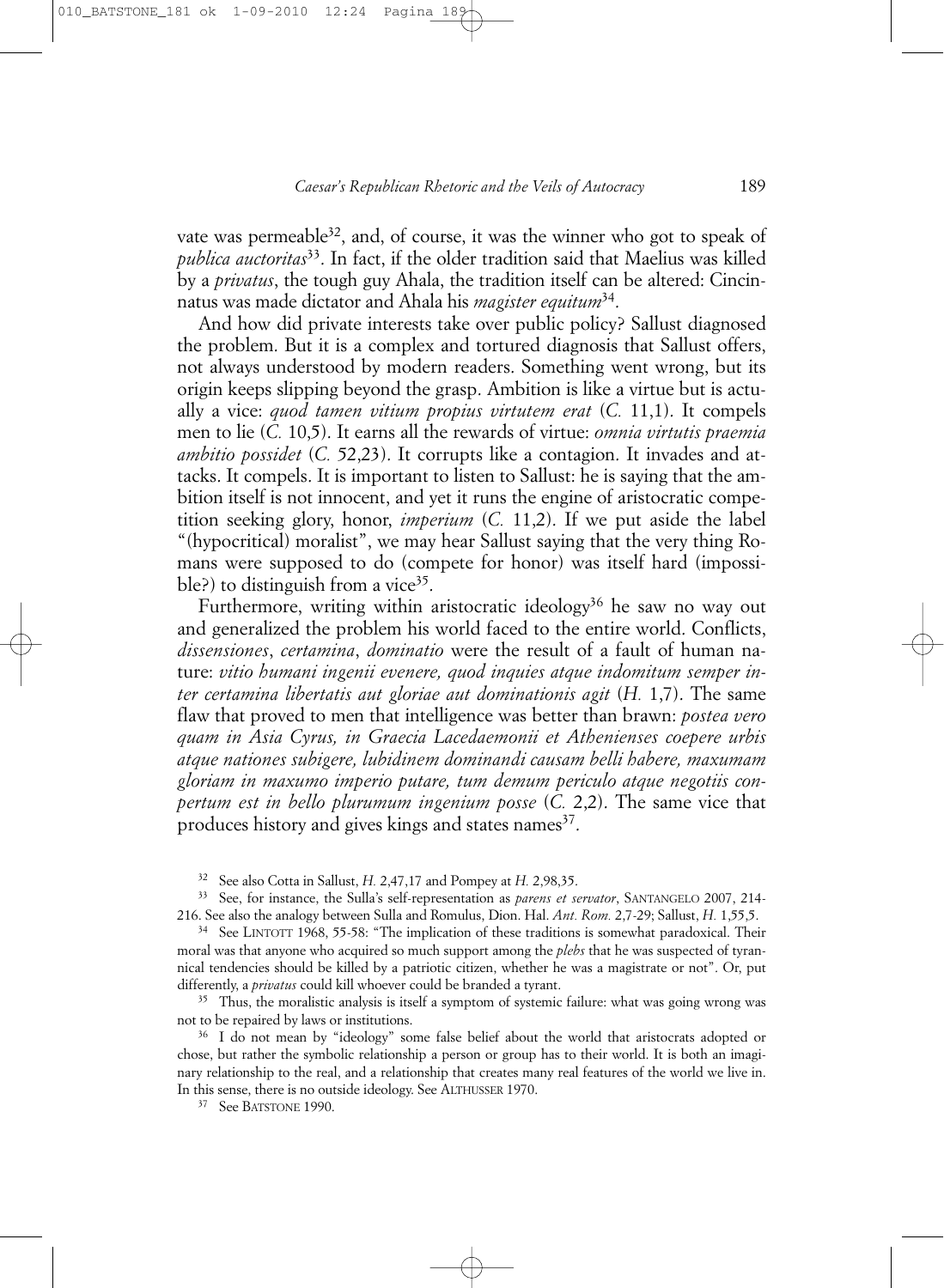In the Republic the *certamina libertatis aut gloriae aut dominationis* were generally carried out with and for proconsular *imperium*. And it was here especially that the equation of the individual and the state was forged. As Eckstein<sup>38</sup> has shown, even in the third century the general in the field did not consult with the Senate nor did the Senate exercise tight control over his decisions, especially as his command moved farther from Rome. Individual commanders dominate the foreign policy of Rome in Sicily, Spain, Africa and Greece. In the field he was Rome. And here, the aristocrat, trained to command since birth, pursued what was, or what he could claim was, the *mos maiorum*, the consensus of how things were to be done, while pursuing glory and wealth for himself.

# *Pompey's Experience and* civile bellum

With these perspectives in mind, we can turn to the competition between Pompey and Caesar, not under the rubric of Civil War, but under the rubric of *res publica*. Pompey's success in being *primus optimus maximus* is and was obvious: his cognomen, his triumphs, his extraordinary commands. In 66 BC, Cicero reviewed his achievements in the *pro lege Manilia*, a speech that some have seen as setting the standard to which Caesar's self-presentation in the *Bellum Gallicum* was the answer<sup>39</sup>. The speech outlines Pompey's qualifications and excellences, and does so in the context of aristocratic competition; in fact, it enacts its own competition: Cicero speaks of Sulla and Murena, *duo fortissimi viri et summi imperatores* (8,4), of Lucullus, *summus vir* (10,4). But this is all foil for the brighter star of Pompey: *Cn. Pompei divino consilio ac singulari virtute* (10,3), *unum virum esse in quo summa sint omnia* (13); the man the provinces want. The war concerns the Roman people, their glory and honor; it should excite and inflame our spirits; it carries with it the traditions of our ancestors: *in quo agitur populi Romani gloria quae vobis a maioribus cum magna in omnibus rebus tum summa in re militari tradita est; agitur salus sociorum atque amicorum pro qua multa maiores vestri magna et gravia bella gesserunt; aguntur certissima populi Romani vectigalia et maxima quibus amissis et pacis ornamenta et subsidia belli requiretis; aguntur bona multorum civium quibus est a vobis et ipsorum causa et rei publicae consulendum* (6,6).

Cicero's list of Pompey's singular qualifications is extensive. They include

<sup>&</sup>lt;sup>38</sup> ECKSTEIN 1987.<br><sup>39</sup> See, e.g., WELCH 1998, 85-86. One should not, however, forget that Pompey's *res gestae* were in preparation by Theophanes of Mytilene in 62; for references, see HALL 1998, 40 n. 180.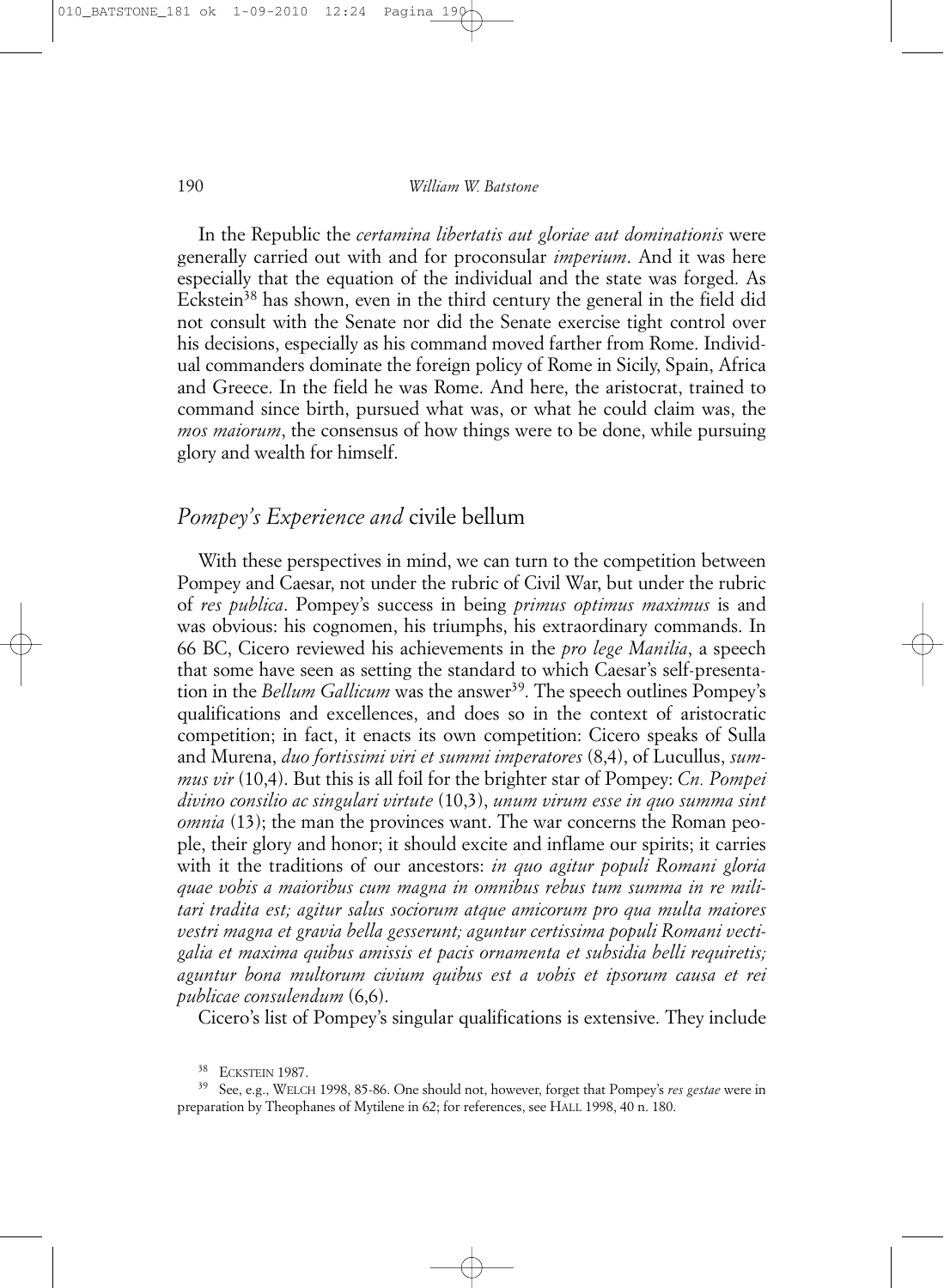*virtus* (26 times), *auctoritas* (26 times), *celeritas* (7 times), *consilium* (13 times) and self-restraint (*temperantia* 5 times and *se continere* 5 times). These qualities make him *summus ac perfectus imperator* and *severus iudex.* In selfrestraint he excels all others40 – like our ancestors (*nunc denique incipiunt credere fuisse homines Romanos hac quondam continentia*, 41,3) – that neat contradiction or danger of exemplarity: one becomes the model of what others should do by doing what no one has done before<sup>41</sup>. He represents an originary Romanness. To the provinces he seemed, not an emissary *ex hac urbe missum*, but *de caelo delapsum* (41)42, a witness for the past and a promise for the future. He is the reason that the splendor of the Roman empire gleams, that Roman subjects prefer to be ruled by Rome over ruling others (*servire populo Romano quam imperare aliis maluisse*, 41). Born to bring all wars to an end, *divino quodam consilio* (42), nothing stands between the *gloria imperi* (12,2), *gloria nominis vestri* (19,4) and Pompey's *gloria*43. One must speak of the singular and extraordinary virtue of Pompey: *dicendum est enim de Cn. Pompei singulari eximiaque virtute; huius autem orationis difficilius est exitum quam principium invenire. Ita mihi non tam copia quam modus in dicendo quaerendus est* (3). And the beginning of the speech is the dignity and glory of the Roman people: *de vestri imperi dignitate atque gloria, quoniam is est exorsus orationis meae* (11). He overcomes not only the glory of men who now live, but even the memory of the past (27). May the gods continue to favor him *cum communis salutis atque imperi tum ipsius hominis causa* (48). How does one compete with this eminence?

Caesar did. Already in 69, he contested the rhetorical center of these virtues in his speech on the death of his aunt Julia. His family is descended from kings and from gods, he says: *est ergo in genere et sanctitas regum, qui plurimum inter homines pollent, et caerimonia deorum, quorum ipsi in potestate sunt reges* (Suet. *Div. Iul*. 6,29). This is not just greatness, but greatness with power and divine approval, greatness that excels all others, greatness that defines Roman strength, virtue, safety, peace<sup>44</sup>. The gods are, of course,

<sup>40</sup> *Hic miramur hunc hominem tantum excellere ceteris* (*pro lege Man.* 39).

<sup>41</sup> For the pressure toward excess built into exemplarity, see Cornelia's remark: I was the daughter of the Scipios; when will I become the mother of the Gracchi ? (Plutarch, *Tiberius* 8,5).

<sup>42</sup> Compare *Phil*. 11,34 (Brutus, who is to be preserved like that statue that fell from heaven, and is cared for by the Vestal Virgins: *quo salvo salvi sumus futuri*). In Livy the phrase belongs to Romulus who appears to Proculus Iulius to prophesy Rome's greatness, 1,16,6; in Vergil, to Anchises (5,722) and Juno (7,620).

<sup>43</sup> This equation of personal and public goes back to the *deditio* formula found in Livy 1,38 and parodied in Plautus, *Amph*. 258-259. Not surprisingly, its origin with Tarquin places the victor in the position of *rex*.

<sup>44</sup> This is, of course, not new. On the use of divine ancestors, see ZANKER 1988, chapter 1 (esp.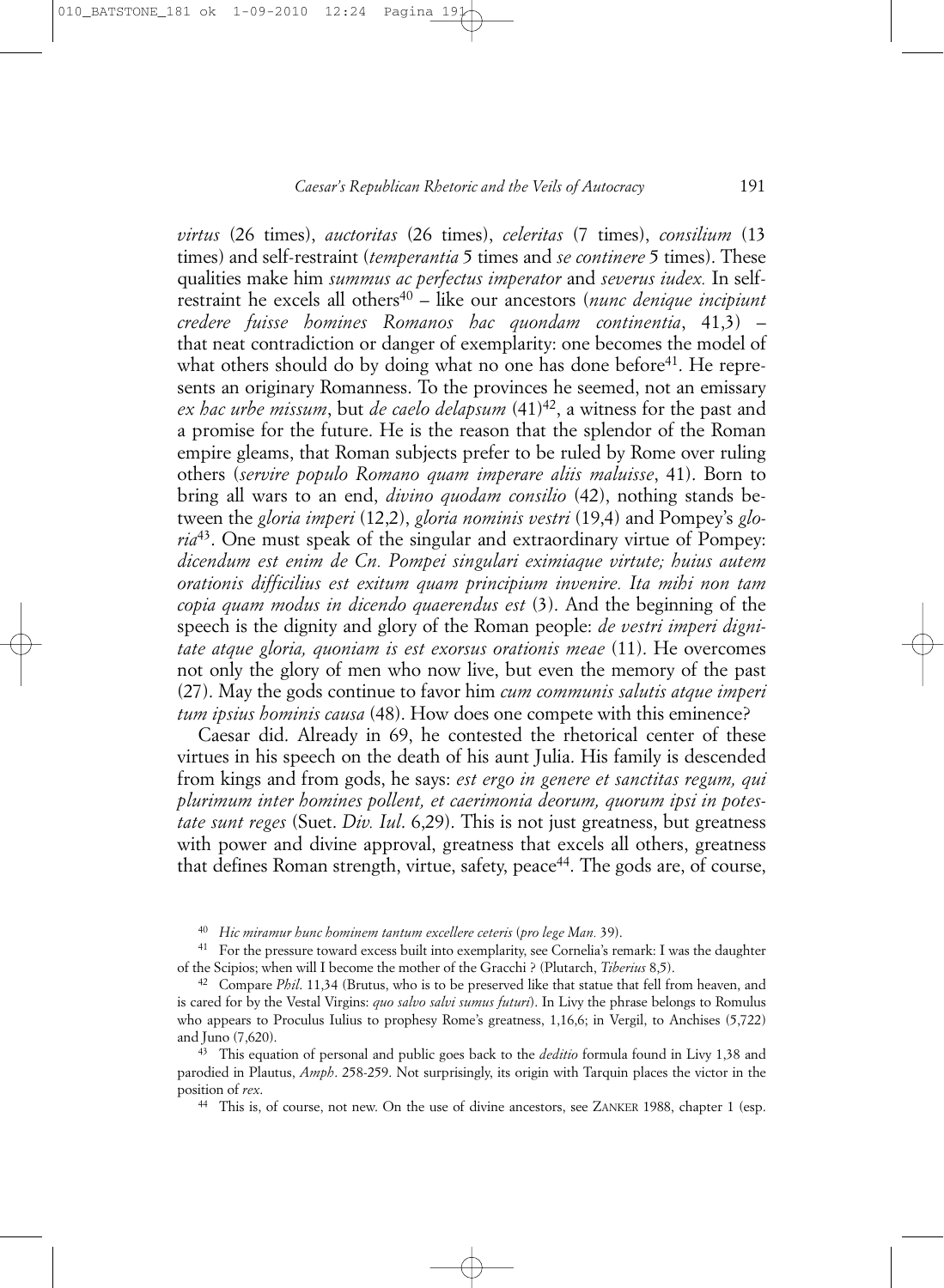the source of Sulla's *Felicitas* and Pompey's *divino quodam consilio*. But this is also the competitive rhetoric of the republic: one thinks of the young Scipio who, Livy tells us, went to the Capital every morning where he sat alone in seclusion: *seu consulto seu temere volgatae opinioni fidem apud quosdam fecit stirpis eum divinae virum esse* (Livy 26,19,6), or of Pompey's associations with Venus and of Sulla Επαφρόδιτος. In Caesar's case the outcome will be the opposition of another Cato, a crown offered at the Lupercalia and Caesar's eventual deification.

In this larger context we can return to Pompey's credentials. At section 28 of the speech, Cicero briefly summarizes Pompey's resume according to "types of warfare": *Civile, Africanum, Transalpinum, Hispaniense mixtum ex civibus atque ex bellicosissimis nationibus, servile, navale bellum, varia et diversa genera et bellorum et hostium*. *Civile*, at the head of the list, demands some explanation. Cicero is speaking to the people, and "the class of 81"45 had not always been kind to the people's concerns. Pompey had followed in his father's footsteps and raised at least one legion to support Sulla upon his return from Asia. Sulla's victory had been brutal and his peace even worse. It is the common opinion today that throughout this period Sulla "remains, with great consistency, an object of popular revulsion and hatred ... Sulla is nothing less than that enslaver of the Roman People"46. But, this picture actually comes from Sallust's *Histories*, written in the thirties. Here, in 66, Pompey is cited for his expertise in *bellum civile*. Later, in the same speech, Cicero will cast Pompey as the liberator of Italy according to Sulla: *testis est Italia quam ille ipse victor L. Sulla huius virtute et subsidio confessus est liberatam* (30).

What explains this? Is it that civil war is not, either not yet or no longer, what it was to become? It is not likely that the people had forgotten. Three years later Cicero will say of the Sullan victory, *ne dici quidem opus est quanta deminutione civium et quanta calamitate rei publicae* (*Cat*. 3,24; cp. 2,20). But even this is excused, or perhaps one should say that it is excusable, within the contrast Cicero wants to draw with Catiline: *non illi nullam esse rem publicam sed in ea quae esset se esse principes, neque hanc urbem conflagrare ... voluerunt* (3,25). Even in 63 the Sullan civil war could be cast as part of aristocratic competition, extreme perhaps and regrettable, but tradi-

pp. 11-14). The so called Ahenobarbus Base (late second century BC) juxtaposes the self portrait of a censor with the wedding procession of Poseidon and Amphitrite. Zanker also cites a denarius of C.M. Limetanus of 82: he traces his ancestry back to Hermes (obverse) via Odysseus (reverse). I thank Mark Wright for calling this to my attention.

<sup>45</sup> See PATERSON 1985.

<sup>46</sup> MORSTEIN-MARX 2004, 111.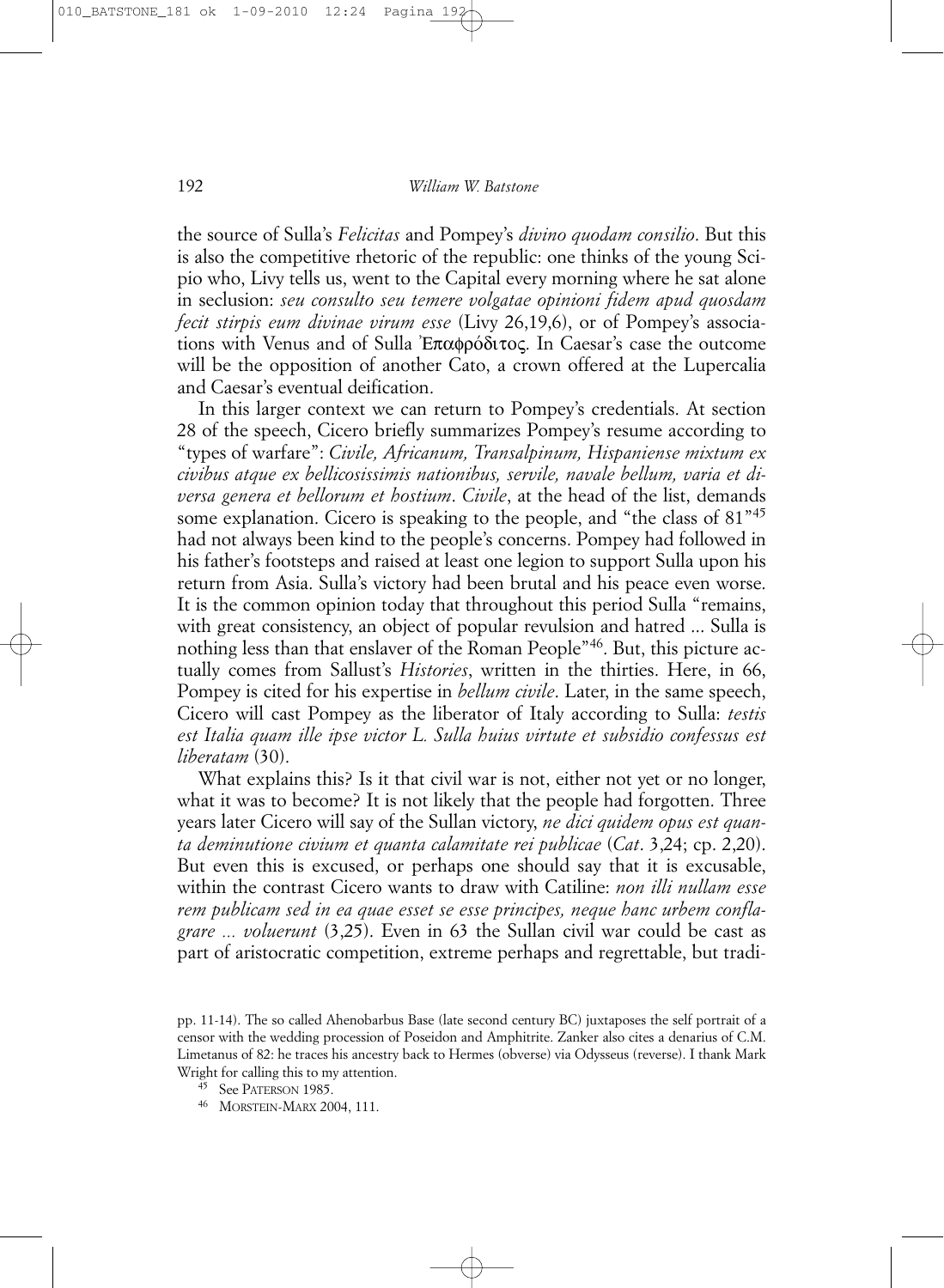tional. Or, perhaps it is it just a matter of geography: *civile* means "in Italy", but not the Social War or the war against Spartacus. Not likely. But, no matter how one takes it, the ease with which Civil War becomes part of Pompey's resume, like the ease with which it becomes foil for Catiline, says something about the ease with which Civil War has entered Roman history: before it was the ancestral curse of Horace's epode, it was a term in the rhetoric of praise and blame.

Before moving on, it is important at this point to make clear that I am not making any claims about Cicero or what he believed. Nor am I interested in what might be called the facts that Cicero refers to. The fact that concerns me is a textual fact: that the calamity to the republic and the slaughter of citizens that Sulla was responsible for has been absorbed into the rhetoric of aristocratic competition: it is an experience that qualifies Pompey for the extraordinary command that will mark his victory in that same competition; it was a competition in which *se in hac urbe florere voluerunt* (*Cat*. 3,25; cp. *Phil.* 8,7,3). It is at once ironic and completely of a piece with this rhetoric of *virtus* that in 49, as Caesar is "liberating" Italy, and Cicero shrinks in horror from a *genus belli crudelissimi et maximi, quod nondum vident homines quale futurum sit* (*Att*. 9,10,2), Pompey will threaten the towns (the ones he had liberated according to Sulla) and the citizens of Rome saying *Sulla potuit, ego non potero?* (*ibid*.). This linkage of liberty and slaughter, personal power and public authority47, *dignitas* and Sulla was part of the script for competition – even while its consequences were seen as disastrous: *at Sulla, at Marius, at Cinna recte. Immo iure fortasse; sed quid eorum victoria crudelius, quid funestius?* (Cic. *Att.* 9,10,3)48.

<sup>47</sup> Cp. Scipio's response to Q. Fulvius when asked if he would obey the Senate's decree regarding provinces: *cum Scipio respondisset se quod e re publica esset facturum, tum Fulvius: non ego ignarus quid responsurus facturusve esses quaesivi, quippe cum prae te feras temptare te magis quam consulere senatum...* (Livy 28,45,3-4). The point is not about procedure but about Scipio's standard, which seeks public authority for his personal ambitions and stands above procedure. He made the same gesture when he refused to respond in court.

<sup>48</sup> Twenty three years after *civile bellum* heads the list of "military experience" on Pompey's resume, the valence of the term has changed substantially: *nam nec privatos focos nec publicas leges videtur nec libertatis iura cara habere quem discordiae, quem caedes civium, quem bellum civile delectat, eumque ex numero hominum eiciendum, ex finibus humanae naturae exterminandum puto. Itaque sive Sulla sive Marius sive uterque sive Octavius sive Cinna sive iterum Sulla sive alter Marius et Carbo sive qui alius civile bellum optavit, eum detestabilem civem rei publicae natum iudico* (*Phil*. 13,1). And, yet, as *Phil*. 8,7,3 shows, the linkage with republican values and the republic itself cannot be broken: *ceteris enim bellis maximeque civilibus contentionem rei publicae causa faciebat.*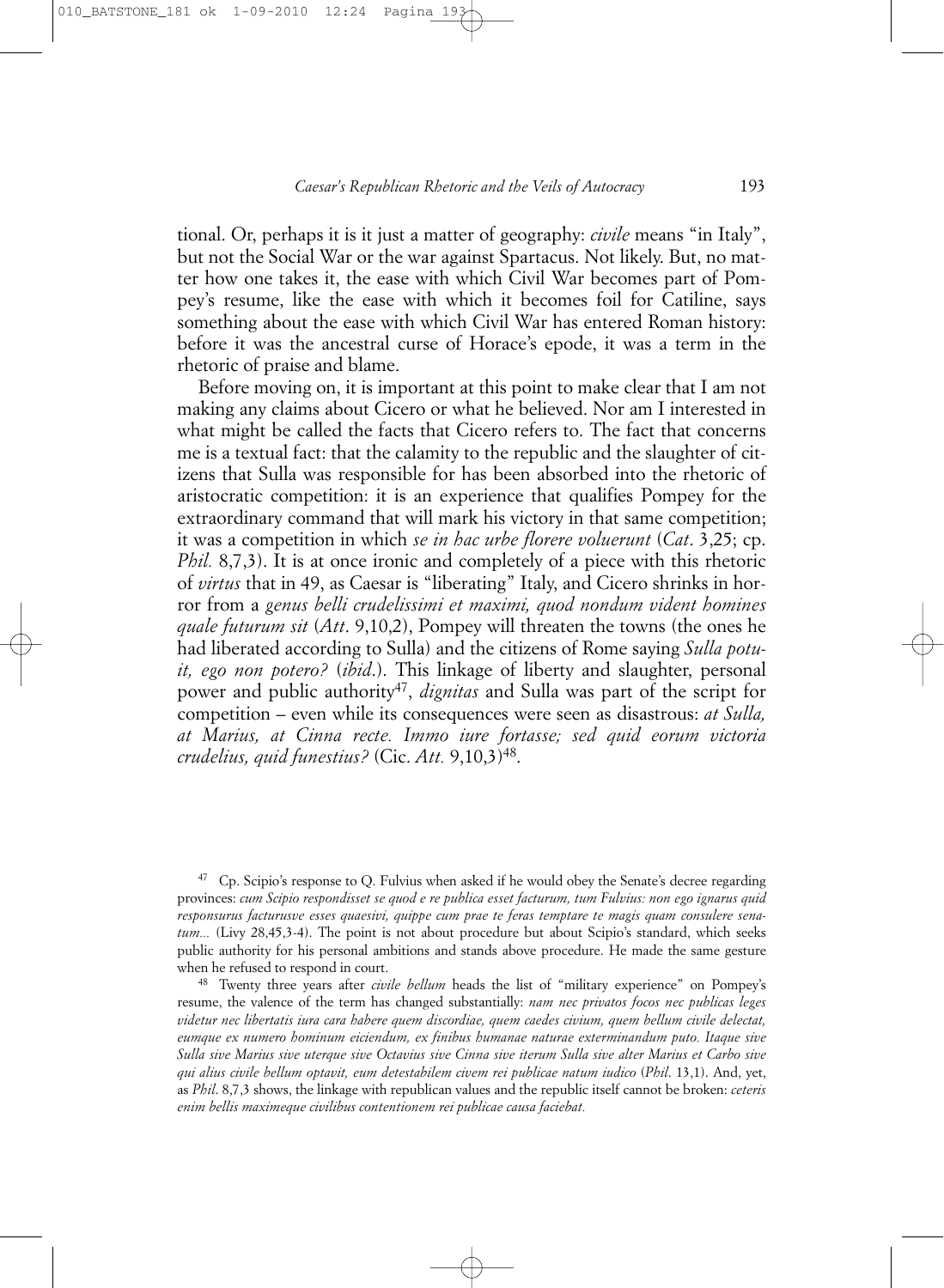# *Caesar and the demands of* dignitas

In 56 Cicero had occasion to turn to Caesar and the extension of his command. Again his rhetoric, the values and forces that his rhetoric depends upon and helps constitute, give us a taste of what is to come. Pompey is still preeminent (39,1), but now Caesar's services to the state make him a friend to Cicero (24), now Caesar has received honors unlike any before him (25,5), now *ratio belli* and *utilitas rei publicae* require Caesar (30) and Caesar knows every kind of war and is so successful that "there is no race that is not so razed that it scarcely exists or so dominated that it grows quiet or so pacified that it rejoices in our victory and power"49. Caesar's *fides*, *virtus*, and *felicitas* is what governs and cares for Gaul; he brings laws, rights and peace. This accrues to the glory of Rome, the extension and safety of her empire, and fires Cicero with a great love for his country (22). Caesar's personal glory and Rome's safety, Cicero's patriotic passions and the extension of empire are all inextricably linked.

But throughout the speech we hear of Caesar's *dignitas*. Cicero's speech on the Manilian Law is longer by half than his speech on the consular provinces. And in the speech on the consular provinces, he spends half of his time attacking those monsters, Piso and Gabinius. In less than half the space he refers to Caesar's *dignitas* twice as many times (6)<sup>50</sup> as he referred to Pompey's *dignitas* (3 times)<sup>51</sup>. And the references are more pointed. Pompey's *dignitas* did not make him a snob (41); men's confidence in him was the fruit of his valor and *dignitas* (*virtutis fructum ac dignitatis*, 59); the Senate should not contradict the judgment of most distinguished men about Pompey's *dignitas* (63). There is nothing particularly remarkable about Pompey's *dignitas* unless it is the fact that it is combined with *facilitas* and *temperantia*. But when he comes to Caesar, the unprecedented fifteen day *supplicatio* pertained more to Caesar's *dignitas* than to the needs of the Republic (*magis ad hominis dignitatem quam ad rei publicae necessitatem*, 26) or what was sufficient for the gods (26); the additional days were attributed to Caesar's *dignitas* (26); the *dignitas* of the words were for his glory and praise (27); the measure regarding soldiers' pay was good for the republic

<sup>49</sup> *Nulla gens est quae non aut ita sublata sit ut vix exstet, aut ita domita ut quiescat, aut ita pacata ut victoria nostra imperioque laetetur* (31). 50 Cicero refers to *dignitas* thirteen times: the senatorial order (10; 38) and the *dignitas* it offers

<sup>(38);</sup> the empire (18); of Servilius and Lucullus (22), of the *maiorum* (36), of Cicero (42), and of Caesar (26; 26; 28; 47); of Cicero's words on behalf of Caesar (27); Caesar's future position in the state (35). 51 Cicero refers to the *dignitas* twelve times: the *dignitas* of empire and Rome (11; 14,5; 14,13; 54;

<sup>57; 64; 71);</sup> of senators (63), and of a certain *dignitas imperatoria* in speeking (42); Pompey's *dignitas* appears at 41, 59, and 63.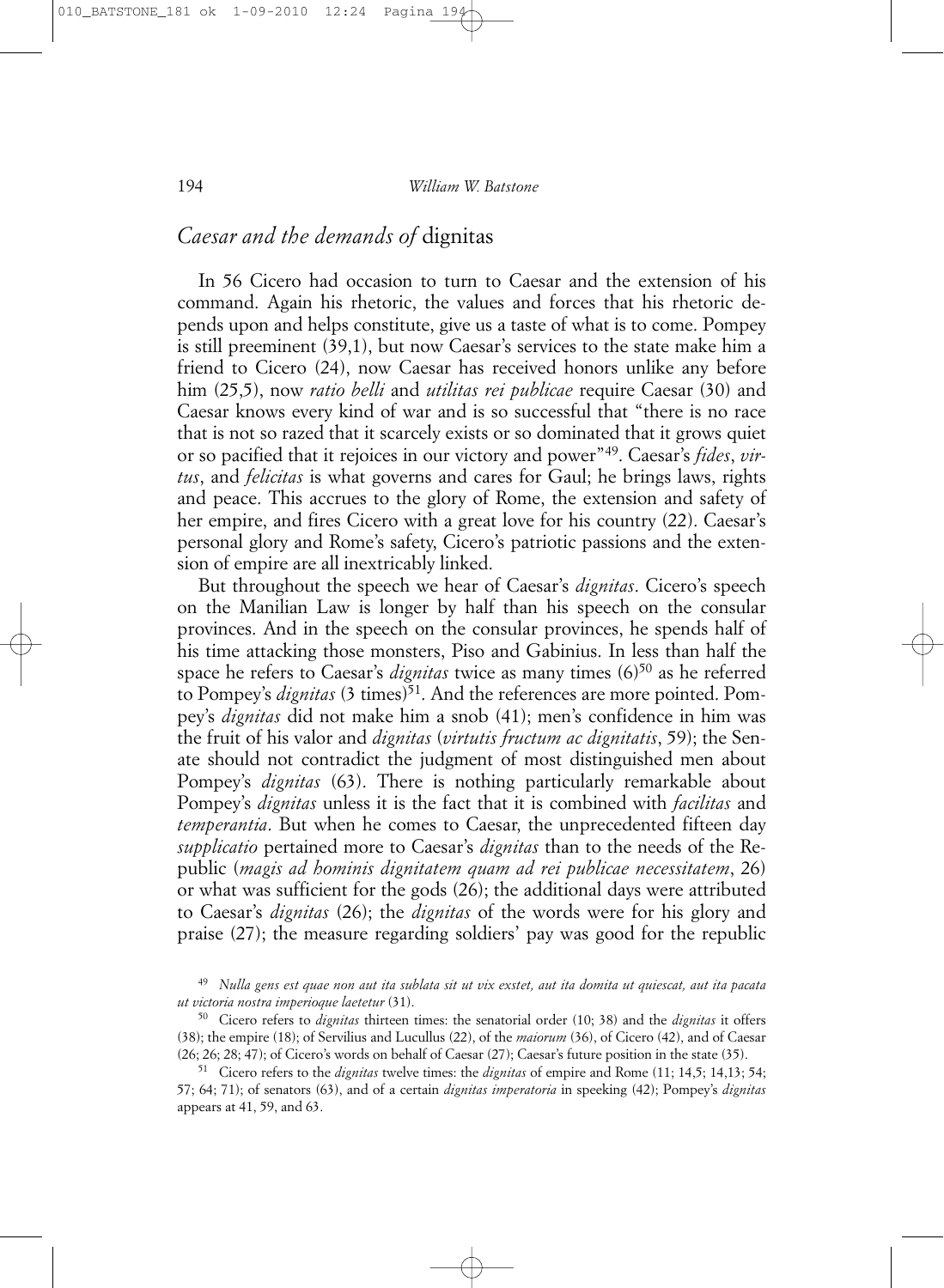but Cicero supported it more generously because of Caesar's *dignitas* (28). Cicero looks at the future: Caesar's return will mean glory, triumph, praise, honor from the senate, thanks from the Equites, the love of the people. Cicero's *concordia omnium*!52 He would return "to his country, to his household gods, to that *dignitas* which he sees in store for him ..., to be borne in triumph as a conqueror to the Capitol..." (35)53. Caesar's *dignitas* requires, if not demands, what exceeds the honors given to Marius and Pompey, it exceeds the needs of the state, it receives more than what the gods expect. Then Cicero warns the Senate: since Caesar postpones the fruits of his labors while undertaking service to the state, they ought not to impede an *imperator* who is passionate about governing the republic. *Vehementius arbitror pertimescendum si hominum clarissimorum ac potentissimorum aut honorem minuero aut studium erga hunc ordinem repudiaro* (39): "I think it is to be dreadfully feared, if I diminish the honor of very famous and powerful men or repudiate their zeal for this Senatorial order".

Long before civil war seemed to be inevitable, the rhetoric of aristocratic competition is already being articulated in ways that make civil war as much an origin as a conclusion. Pompey's many excellences begin in civil war. Caesar's unique accomplishments entail reasonable expectations: triumph, love of the people, a zeal to govern the republic; and the failure of those expectations are wrong (*non debemus*) and frightening (*vehementius pertimescendum*). Cicero knew the potential because he knew how the game was played. And he knew the *dignitas Caesaris*<sup>54</sup>. It is important that these elements of the discourse of aristocratic competition appear in the easy rhetoric of Cicero, the uncertain politician who did not want to believe that war was necessary until it was too late, the man who nearly brokered a peace agreement in first week of January 4955. Looking backward at the speeches of 66 and 56, the seeds of civil war are already planted in the fertile soil of aristocratic competition, and, without knowing what it would eventually mean, Cicero already knew what it would mean to deprive Caesar and his *dignitas* of command, of the consulship, and of the honors (he believed) he had deserved.

<sup>&</sup>lt;sup>52</sup> See GRUEN 2009.<br><sup>53</sup> Nec imperatorem incensum ad rem publicam bene gerendam revocare nec totam Gallici belli ra*tionem prope iam explicatam perturbare atque impedire debemus* (35). 54 He also seems to have an ear for Caesar's diction: *noster imperator nosterque exercitus et populi*

*Romani arma peragrarunt* (32).

<sup>55</sup> Vell. Pat. 2,49,3. On Cicero's peace efforts, see RAAFLAUB 1977, 64-68; on Caesar's efforts, see *ibid*. 262-290.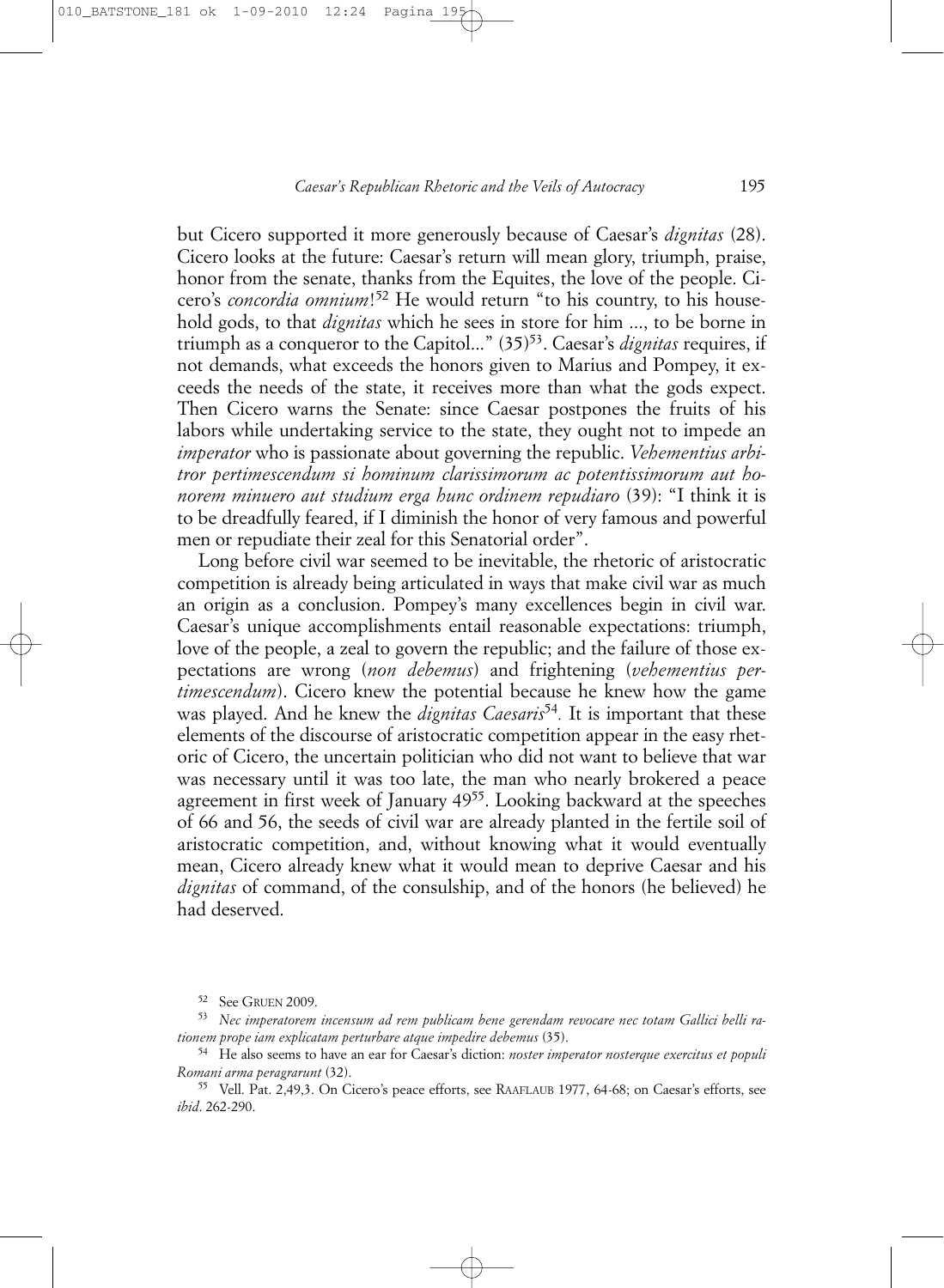### *Caesar and Roman* imperium

I come now to Caesar's self-presentation. It is easy to show that he displays most, if not all, of Pompey's virtues, and that these virtues represent Romanness, the way of the ancestors. To a large extent this is the purpose of the *Gallic War*. At the beginning, he abandons annalistic structure in two ways: first, he gives his audience an overview of Gaul and its political background; second, the narrative itself begins in March which allows Caesar to appear simultaneously in Gaul and in the *Bellum Gallicum* as Rome's response to a problem in "our province". Like Cicero's Pompey, he carries with him Rome and her history. When the Helvetii ask for passage, Caesar recalls the death of the consul Lucius Cassius, and refuses (1,7,3). Cassius had been killed more than 50 years earlier; before Caesar was born. The skeptic may believe that Caesar was forcing a fight, but the rhetoric claims that he is caring for Rome and her history. When the Aedui appeal to Caesar, he protects the fortunes of the allies. When Caesar attacks the Helvetii, it turns out that these are Tigurini, the very men who had killed Lucius Cassius: "whether by chance or by the plan of the gods," he says. Thus, Caesar becomes the avenger of wrongs, the protector of history, the agent of the gods. And he adds that the Tigurini had also killed Lucius Piso, a legate, the grandfather of Caesar's father-in-law. Familial piety is added to the list of Caesarian virtues and roles that Caesar carries and displays. This is the quintessential Roman, Aeneas *avant la lettre*56.

When in response to the pleas of Divitiacus he forgives his brother, Dumnorix, he overlooks both the injuries of the republic and his own sense of in $di$ gnation<sup>57</sup>. What is important here is not what he overlooks or the fact that he responds to a form of *pietas*58, but, first, that he represents himself as being in the position to overlook injuries to the republic, and, second, that those injuries and the personal investments of his *dolor* are conjoined. And Caesar's actions, which are of course good for Rome, are good for Gaul: he punished the Helvetii "for the old wrong done by them to the Roman people, yet that ... [was] no less to the benefit of Gaul ..., because the Helvetii

<sup>56</sup> See HALL 1998, 28: "For Caesar this (importation of Greek culture) was not enough, and the *Bellum Gallicum* will represent the authentic voice of Rome, her mission and destiny: imposing linguistic order on the world against the intrusion of barbarisms, and imposing political order on it against rebarbative tribesman, are two sides of the same intellectual and ideological coin (cf. Caesar ap. Pliny, *NH* 7,117)". See also BATSTONE - DAMON 2006, 34-37.

<sup>57</sup> *Uti et rei publicae iniuriam et suum dolorem eius voluntati ac precibus condonet* (1,20,5).

<sup>&</sup>lt;sup>58</sup> One might compare Scipio at New Carthage returning a beautiful captive to her fiancé, Livy 26,50.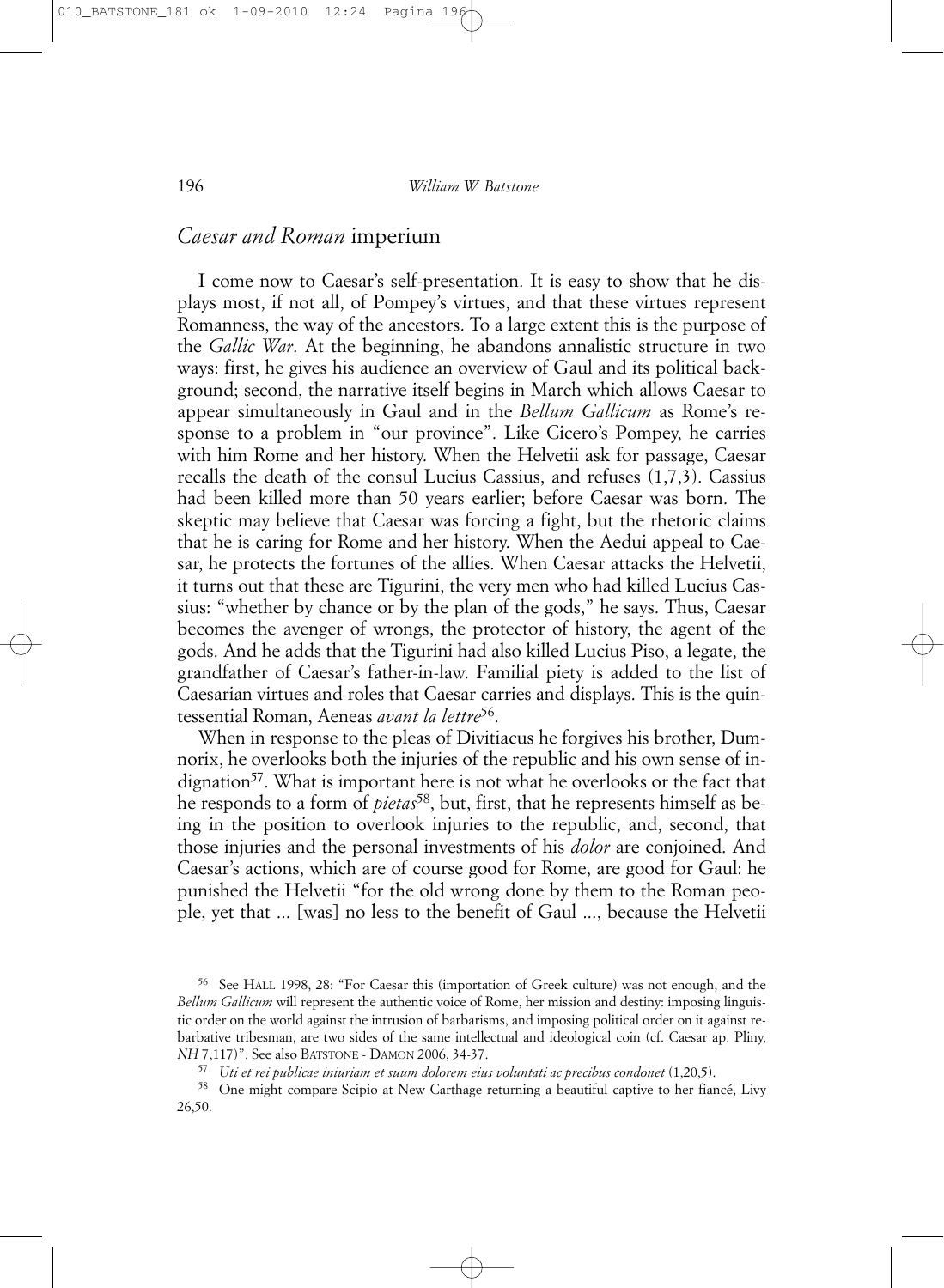... had quitted their country with the design of making war upon the whole of Gaul, and seizing the government, and selecting the most convenient and most productive spot for a home and holding the rest of the states as tributaries" (1,30). The agent of history acting on behalf of the Roman people repairs injustices in the world.

Ariovistus is another example: proud and cruel; he would wreak on the Haedui every kind of cruelty, if everything was not done at his nod or pleasure; he was savage, passionate, and reckless (*barbarum, iracundum, temerarium*); his commands could no longer be borne, unless there was some aid in Caesar and the Roman people. The point is not that this is true or untrue or even unusual. The point is that Caesar speaks and acts for Rome: "either by his own influence and by that of his army, or by his late victory, or by name of the Roman people" (1,31). And this was also how Cicero saw the war in 56: a war that would end with established law, sure justice, eternal peace<sup>59</sup>. *Ego vero sic intellego, patres conscripti, nos hoc tempore in provinciis decernendis perpetuae pacis habere oportere rationem* (*prov. cons.* 30).

In the Gallic War, enemies are defeated both by the Roman army and their own failures in *fides*, *virtus*, and self-restraint, in *celeritas*, *consilium*, and *virtus*. Recent studies have shown that the good Gauls are noble; the enemies of Rome are demagogues. Caesar and his victories represent a polity that is essentially aristocratic<sup>60</sup>. When violence harms the workings of clientship among the Haedui and Sequani, Caesar sets their state in order. The story is worth repeating:

When Caesar arrived in Gaul, the Haedui were the leaders of one faction, the Sequani of the other. The Haedui had *auctoritas* from long ago and many clients; by themselves the Sequani did not have much power, so they joined up with the Germans and Ariovistus, whom they seduced with big expenses and big promises. They won many battles, killed all the Haeduan aristocracy, and became so pre-eminent in power that they brought over to their side a large number of the Haeduan clients, they took the sons of their leaders as hostages, they forced them to swear an oath not to do anything to hurt the Sequani, they violently took possession of a great part the neighboring territory, and seized the leadership of all Gaul. This was the necessity that forced Divitiacus to go to the Senate at Rome to seek aid. He returned empty-handed. Caesar's arrival brought about a change in the situation. Hostages were returned to the Haedui, former clients restored, new ones were gained through Caesar, because they saw that those who had joined in friendship with the

<sup>59</sup> *Domitae sunt a Caesare maximae nationes, sed nondum legibus, nondum iure certo, nondum satis firma pace devinctae. Bellum adfectum videmus et, vere ut dicam, paene confectum, sed ita ut, si idem extrema persequitur qui inchoavit, iam omnia perfecta videamus* (*prov. cons.* 19).

<sup>60</sup> See BARLOW 1998.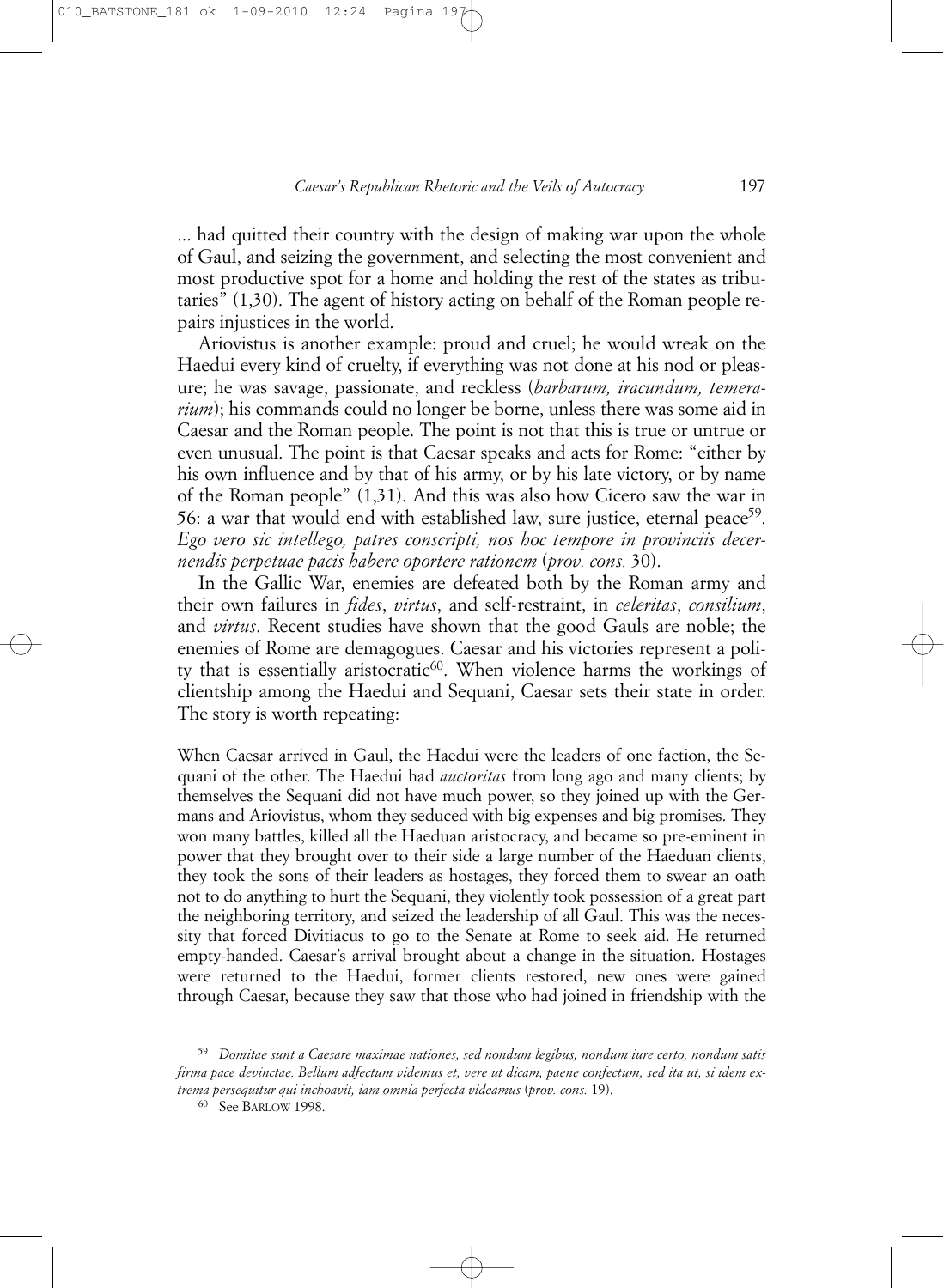Haedui enjoyed better conditions and fairer control, and in other affairs their influence and dignity was increased; they dismissed the Sequani's leadership. The Remi take over the place of the Sequani because they had equal favor with Caesar<sup>61</sup>.

There are two simple points to make: First, Caesar fixes the social and political system, which is to say he makes it better fit the ideals of Roman clientship62 and the needs of Gaul; second, he does this because the Senate fails to act. Caesar represents Rome even when Rome fails herself. Another more complex point to make is that the political solution to such factional abuses requires someone who stands outside and above the dispute, someone who can decide between the Haedui and Sequani and whose favor will also aid the Remi. If there is an allegory here $63$ , it aligns Caesar's response to factionalism in Gaul with his response to the Senate's refusal to act: acting when the Senate will not, Caesar still represents Roman and aristocratic values; acting outside the petty disputes of the politicians, Caesar's magisterial actions repair the community: *hortatur ac postulat, ut rem publicam suscipiant atque una secum administrent. Sin timore defugiant, illis se oneri non futurum et per se rem publicam administraturum* (*BC* 1,32,7).

There are two arguments that concern this paper in the Caesar's *Gallic War*: First, Caesar represents the coming of Rome, her history, her laws, her social structure, her virtues. He Romanizes, which is to say civilizes, the world: this is both the glory and the safety of the Republic, this is the conjunction of Caesar's glory and Rome's safety: *tamen praeferendum existimavit, quas in provincias regionesque venisset, eas ita relinquere constitutas ut domesticis dissensionibus liberarentur, iura legesque acciperent, externorum hostium metum deponerent* (*Bell. Alex.* 65,1). Second, the Gauls, despite

<sup>61</sup> *Cum Caesar in Galliam venit, alterius factionis principes erant Haedui, alterius Sequani. Hi cum per se minus valerent, quod summa auctoritas antiquitus erat in Haeduis magnaeque eorum erant clientelae, Germanos atque Ariovistum sibi adiunxerant eosque ad se magnis iacturis pollicitationibusque perduxerant. Proeliis vero compluribus factis secundis atque omni nobilitate Haeduorum interfecta tantum potentia antecesserant, ut magnam partem clientium ab Haeduis ad se traducerent obsidesque ab iis principum filios acciperent et publice iurare cogerent nihil se contra Sequanos consilii inituros, et partem finitimi agri per vim occupatam possiderent Galliaeque totius principatum obtinerent. Qua necessitate adductus Diviciacus auxilii petendi causa Romam ad senatum profectus infecta re redierat. Adventu Caesaris facta commutatione rerum, obsidibus Haeduis redditis, veteribus clientelis restitutis, novis per Caesarem comparatis, quod ii qui se ad eorum amicitiam adgregarant, meliore condicione atque aequiore imperio se uti videbant, reliquis rebus eorum gratia dignitateque amplificata Sequani principatum dimiserant. In eorum locum Remi successerant; quos quod adaequare apud Caesarem gratia intellegebatur*... (*BG* 6,12,1-7).

<sup>62</sup> Mark Wright points out to me that the description in *BG* 6,11 is already redolent of Roman institutions: *civitates*, *factiones*, *principes*, *auctoritas*, *arbitrium*, *iudicium*, and *plebs*. This is, of course, a feature of imperialism: the natives are imperfect, not as natives, but as Romans. 63 And, of course, there is no reason to tell the story except for its implications ... about Caesar,

Rome, Gaul, and so on.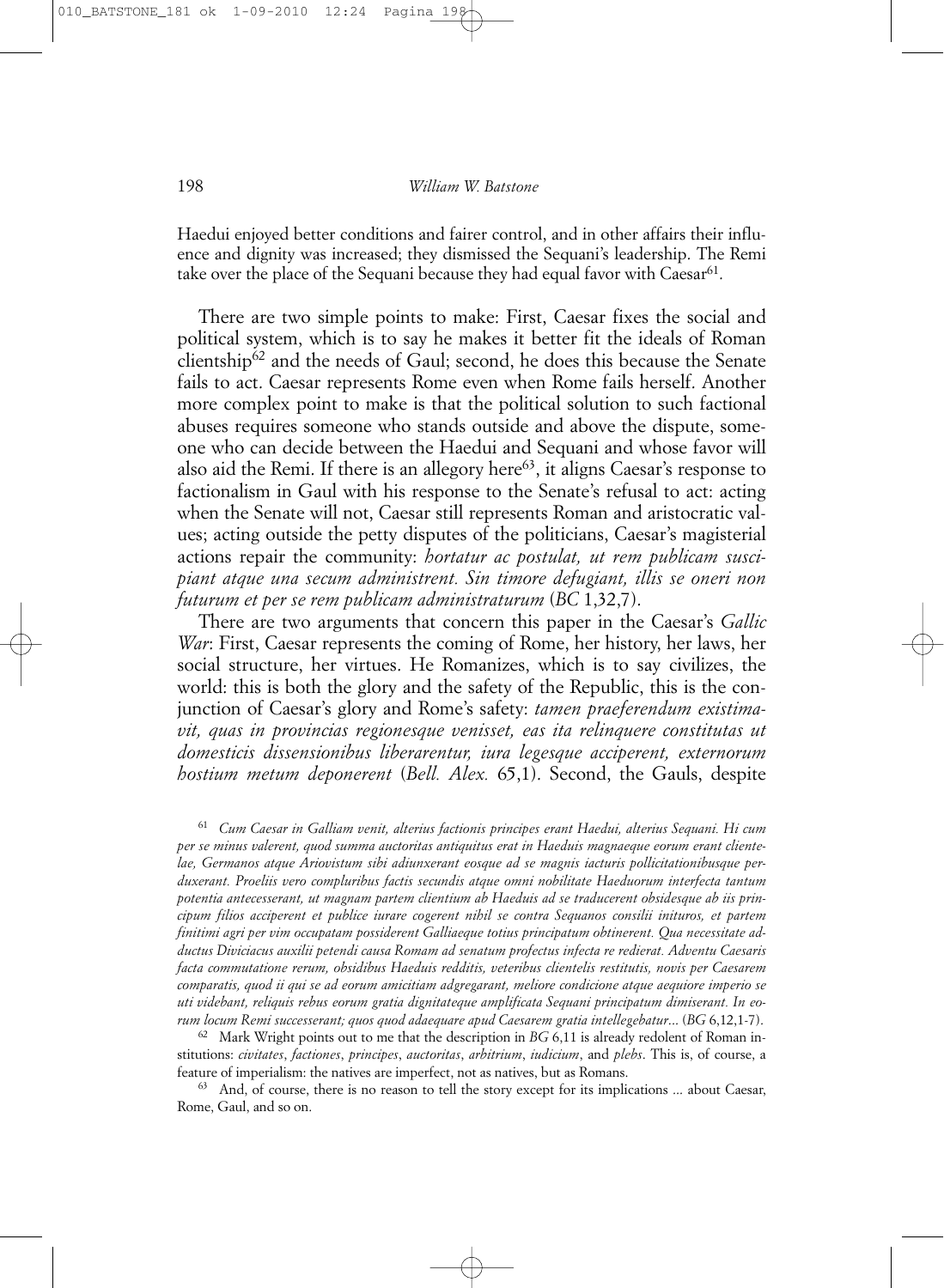their quasi-Roman *virtus*, are essentially failed Romans. Their inability to fully understand and accept the principles that guide both the military and civil systems of the Romans justifies domination and empire. In fact, recent studies<sup>64</sup> have shown that the Gauls seem to learn more quickly how to besiege a fortified position than how to create community out of diversity. This both defeats them and justifies their defeat.

### *The* Civil War*: Bringing it all back Home*

Caesar's *Civil War* is of a piece with both this rhetoric of Roman *imperium* and Cicero's rhetoric of *virtus* and *gloria*. In the *Civil War*, however, Pompey and his followers display the weaknesses of Caesar's opponents in Gaul: like the Gauls in general (*BG* 4,5) they are quick to believe rumors that turn out to be untrue (*BC* 1,53,1). Like Ariovistus (*BG* 1,36), Pompey misjudges his strength, both at the beginning (*BC* 1,6,1-2) and at the end (*BC* 3,86,1). Caesar mentions Gallic cruelty 4 times in the *Gallic War*: it characterizes Ariovistus, Litaviccus, Critognatus<sup>65</sup>. In the *Bellum Civile* cruelty is associated only with the Pompeians<sup>66</sup>: at the beginnning, Pompey praises those who spoke most fiercely and cruelly (1,2,8). As he fled Brundisium, Pompey dug trenches across the streets, fixing sharpened stakes and posts; the townspeople warned Caesar because they resented the damages and insults of Pompey's army. In Asia Scipio gave men military power over cities: "Of them, whoever acted most fiercely and cruelly, he was considered a man and an excellent citizen" (3,38). They confuse cruelty with Roman citizenship, which is, within the rhetoric of Republican *virtus*, an essential misunderstanding of what it means, and has long meant, to be a Roman<sup>67</sup>. Both Pompey and Scipio give the lie to the self-restraint that Cicero described. In fact, the towns that welcomed Caesar in early 49 are the *Civil War*'s answer to Cicero's claims. Caesar turns away from the treasury in Rome: lest he seem more restrained in regard to human life than in regard to money (1,23,4). The Gauls are irrational, petty, abusive, devious. The Pompeians are irrational, petty, abusive, devious. Caesar's continuator in the *Spanish War* seems to make the

<sup>64</sup> RIGGSBY 2006, 103-104.

<sup>65</sup> RIGGSBY 2006, 103 concludes: "over the course of the work, although the Gauls become more like the Romans in skill, they become less like them in humanity", referring mainly to Critognatus at 7,77,3; see also Ariovistus (1,31-32), Litaviccus (7,38). *Crudeliter* and *crudelitas* occur only here in the *BG*.

<sup>66</sup> In addition to the two cited above, 1,32,6; 1,76,5; 1,85,4; 3,28.

<sup>67</sup> See the picture of Scipio in Livy and of Pompey in *de imp. Pomp.* (above).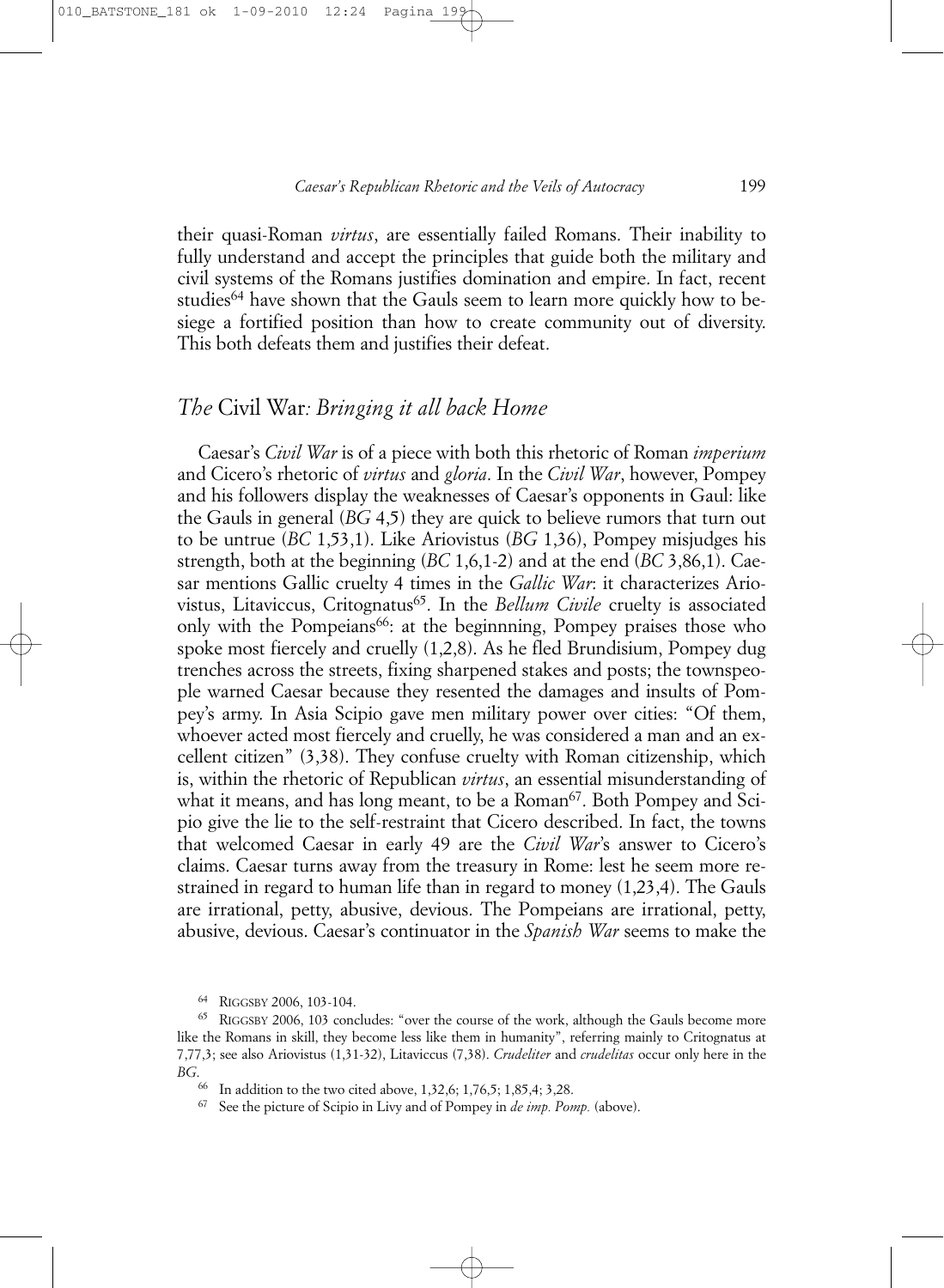point for me: describing a particularly *nefandum crudelissimumque facinus* by Pompey's men, he says *sicut apud barbaros* (*Sp.* 15).

I want to focus on two arguments. The first aligns the Pompeians with the barbarians, which justifies their defeat and domination in terms of Roman *imperium*; the second, not only aligns Caesar with Roman values as the true and exemplary Roman, but in so doing makes him the *imperator* who represents Rome. This claim is partly carried out through representations of how Pompeians have destroyed *res publica.* Like the Sequani they seduce with big expenses and big promises; like the Germans, they force Romans to swear an oath and use violence for personal profit. The *Civil War* opens with a scene in the Senate, the refusal to discuss Caesar's letter, threats and abuse. Throughout the work Pompeians abuse freedom of speech – that which was for Cicero essential to *libertas* and a republic. They either make threats or private agreements. Senators are treated as *evocati* (1,3); provinces go to *privati*, while Caesar's friends Philippus and Cotta are passed over by private agreement (1,6,5). *Privati* are attended by lictors (1,6,7). Caesar is making the claim that Pompey's *privatum consilium* has no *publica auctoritas*. In contrast, Caesar asks for free elections and that "all the republic" be returned to the people. Pompeians destroy good government. They replaced *res publica* with *res privata.* In his speech to the senate, Caesar speaks of Pompeian *iniuria, acerbitas inimicorum, crudelitas et insolentia*; he asks the senate *ut rem publicam suscipiant atque una secum administrent* (1,32,7). Fear of Pompey prevents even this.

Now it is Caesar's speed and Caesar's *consilium*. The very virtues that singled Pompey out in Cicero's speech turn against him. Caesarian speed becomes the essence of speed<sup>68</sup> as Caesar travels south in 49; at Ilerda the whole contest depended on speed (1,70,1). Caesar's *consilium* preempts Pompey's miscalculations. His refusal to yield to his soldiers' desire to fight as his army shadows Petreius and Afranius is a *consilium* that does not please all (1,72). But it shows self-restraint and *misericordia civium*. And finally it is *consilium* that fails Pompey in his final scene. He tries to keep hidden as long as possible his *fugae consilium* (3,102,3); he abandones his *adeundae Syriae consilio* (3,103,1); and finally succumbs to a secret plot: *clam consilio inito* (3,104,2). In the next sentence, Pompey is killed.

<sup>68</sup> Cicero elaborates Pompey's *celeritas* (7 times in the *de imp. Pomp.*): *o celeritatem incredibilem!* (*Att.* 7,22,1; see also 8,9a,2). The word became associated with Caesar to such an extent that Antony in 44 was said *Caesariana uti celeritate* (*Att.* 16,10,1). And, of course, this *celeritas* is all over the *BG* as well – beginning at *BG* 1,13: "The Helvetii, confused by his sudden arrival, when they found that he had effected in one day, what they, themselves had with the utmost difficulty accomplished in twenty"; and was deadly for Pompey in the *BC*: *his de causis uterque eorum celeritati studebat et suis ut esset auxilio et ad opprimendos adversarios ne occasioni temporis deesset* (*BC* 3,78).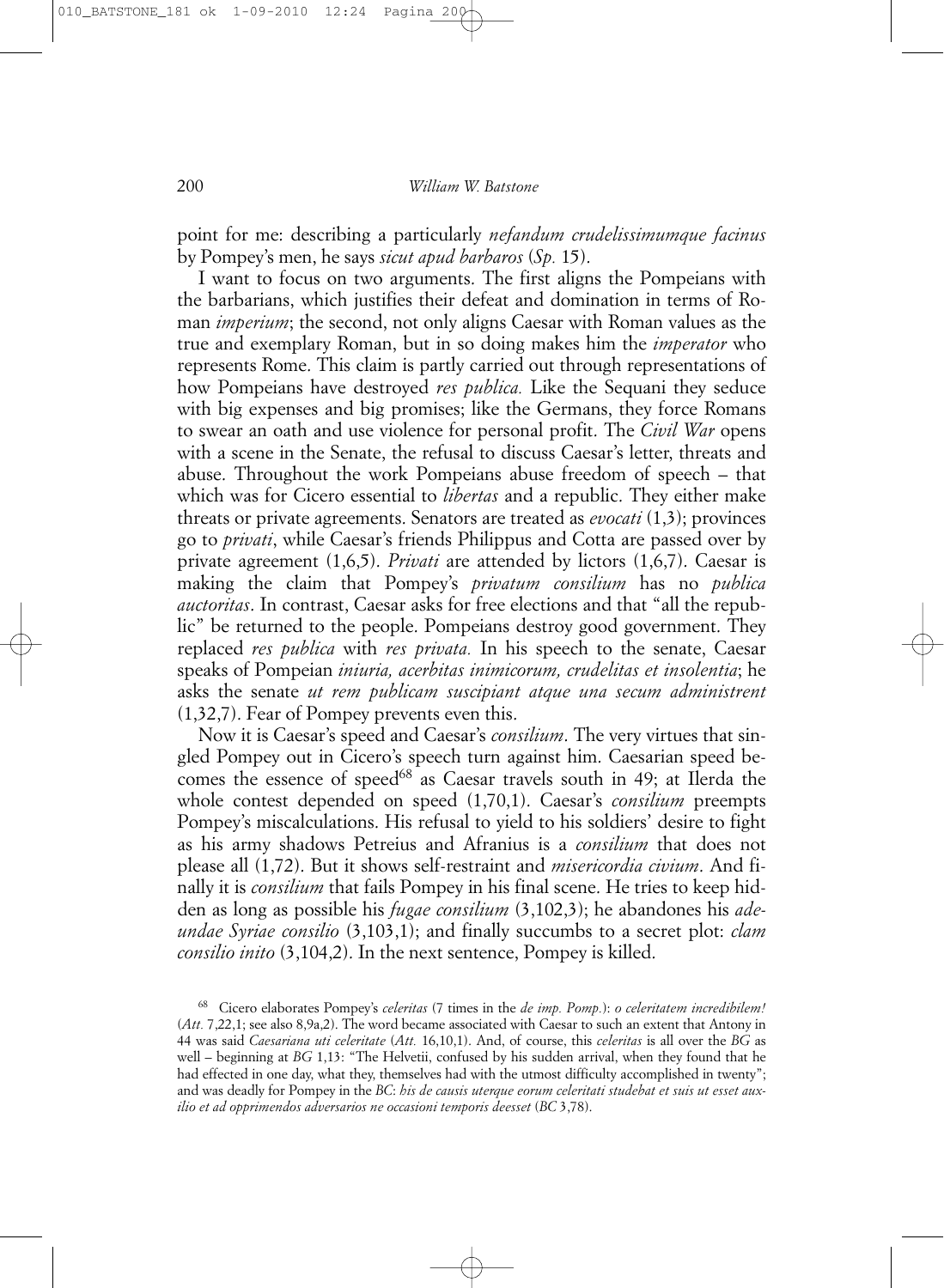In the end, Caesar's republican virtues, patience, strategy, compassion, defeat the barbarian and re-establish Roman values. The final scene of book 1 after the battle at Ilerda confirms this. As I have argued elsewhere<sup>69</sup>, it reverses all the dangers and damages of the opening scene. Private meetings are made public; Petreius is protected from insults; disputes are settled; losses are made good from Caesar's own pocket; armies are dismissed. Here, as he acts out again his role as restorer of order, bringer of Roman values, agent of Roman history and the gods, civilizer in a world gone mad, he foreshadows the Augustan principate. Like the Caesar of the *Bellum Gallicum*, here at Ilerda Caesar takes a position outside and apart from the conflict, but this time it is something he can do only through the magnanimity and imperiousness of his victory. But, then, the republican rhetoric of competition had always aimed at exactly that: the divine and singular virtue of Pompey, such *humanitas* that he was like a god, and the demands of *dignitas*, *gloria* and *potentia.* How does one compete with divine and singular virtue? How does one compete with the descendant of a king and a god? The equation of individual glory with the glory of Rome may fuel civic ambition<sup>70</sup>, but it also aims at dominance. Where does one stop in the effort to establish a world "with laws, with a fixed system of rights, with a peace that can be counted on" (*prov. cons.* 19)? Certainly not at the Rubicon any more than at Nola. The rhetoric of "Caesar and the Roman people" depends upon an equivalence that already hides autocratic ambitions. Behind the veil of virtue were contests for glory, freedom, domination. It was always a deadly business: in the end deadly to Pompey, to Caesar and to the Republic.

# *Conclusion*

In drawing a line from Pompey's supremacy in speed, *humanitas* and *consilium* and his qualifying experience in civil war to *Caesariana celeritas*, Pompeian *crudelitas*, his failed *consilium*, his destruction of Roman values and his defeat in civil war, or in noting how Cicero already saw that the demands of *gloria* and *dignitas* could or even should exceed the needs of the Republic and the desires of the gods, I am not trying to give up on personal responsibility or genius in the name of Postmodernism and the textuality of action. There were choices. Perhaps Caesar did not need to adopt a totalizing rhetoric. But Cicero already had. Or take an absolute moral high-

BATSTONE - DAMON 2006, 75-88.

<sup>70</sup> Cicero exploits the same equation when he notes that Clodius' attack upon and destruction of his house was by senatorial decree considered an act *contra rem publicam*: *Har. Resp.* 15; cp. the destruction of Maelius' house, Livy 4,16.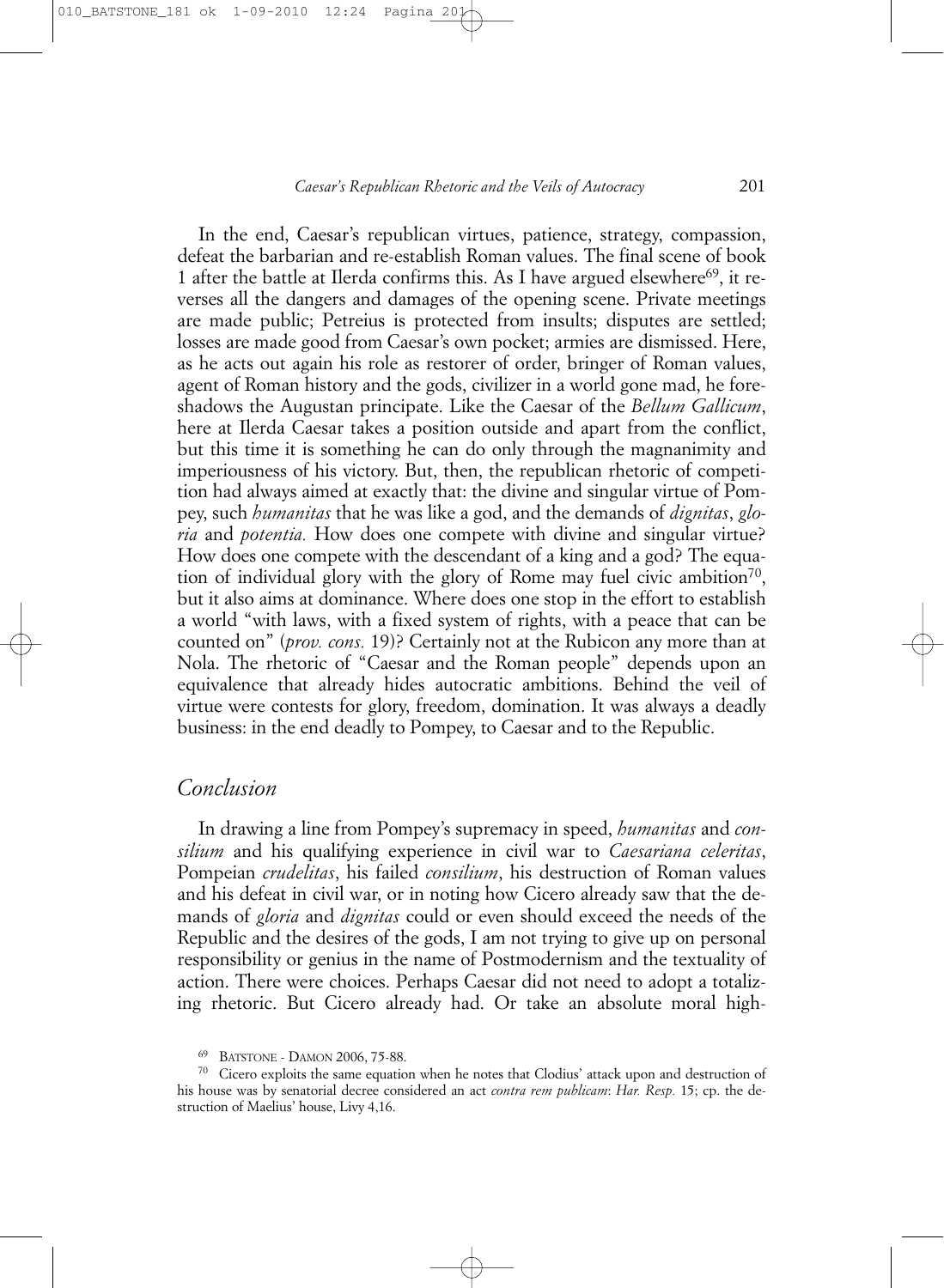ground. But Pompey was already like a god: *tanta temperantia, tanta mansuetudine, tanta humanitate ut ei beatissimi esse videantur apud quos ille diutissime commoretur* (*de imp. Pomp.* 13,10). And, besides, by 49 Caesar had already taken that step in actions that fired Cicero's heart with love for his country – like Pompey's war, it will be remembered. And there was always the matter of obedience, of *disciplina* and *studium*. Cicero tried to construct a *studium erga hunc ordinem* at the same time that he warned the Senate not to diminish the honor of powerful men. And lest we become too doctrinaire and one-sided about aristocratic values and aristocratic competition, here is Cicero speaking to the Senate and describing his change of heart with regard to Caesar: *vos sequor, patres conscripti, vobis obtempero, vobis adsentior* (*prov. cons.* 25,11).

There are always alternatives within ideologies. But it may be a mistake to think that the "choices" for Sulla or Caesar were the same as we can imagine them being. If the choice is between injury, indignity, failure, and rejection on the one hand (i.e., *omnia perisse*, *omnia permiscere*) and *dignitas* on the other, is there really a choice?71 Our understanding of the choices facing Caesar or Sulla or Pompey and others should, I think, be informed by the rhetoric, not just of competition, but of identity that told the actors who they were and what they were to do in the world. This rhetoric not only constitutes a personal identity (or manliness and excellence), but it also establishes a common world. It is within this world that Caesar's decisions in late 50 and early 49 were not radical breaks with the past, but rather continuations of the competition that in Rome may have always aimed at *regnum* or at least appeared to do so72. It begins, after all, with Brutus' sons73, and includes Sp. Cassius and Sp. Maelius74, Scipio Africanus and Tiberius Gracchus. It was, after all, a term of praise and empowerment for childhood games (*rex pueritiae*, Hor. *C.* 1,36,8) and for feasting and parasites (e.g. Plaut. *Capt.* 825; *rex mensae*,

<sup>71</sup> "The truth is that Sulla had little choice but to act as he did" (KEAVENEY 2005, 50).

<sup>72</sup> Fear of *regnum* would then be a kind of *Verneinung*. In any event, it appears as a term of political invective as early as Livy 6,41,3 of C. Licinius Stolo and Lucius Sextius in the 380s and 9,34,16 of Appius Claudius in 310. And, of course, T. Gracchus, Saturninus, Cinna, Sulla, Pompey, and even Cicero were saddled with the term *regnum* or *rex*. See WIRSZUBSKI 1968, 62-63. "Personal domination, if transitory, was not in fact inconsistent with the survival of the old Republic" (MORSTEIN-MARX - ROSENSTEIN 2006, 626): but, as Caesar noted, transitory domination was not the goal.<br><sup>73</sup> The example that Cincinnatus uses when justifying the slaughter of Sp. Maelius, Livy 4,15,3.

<sup>74</sup> The connection between his *popularis* actions, his use of *privata pecunia*, and the charges of *regnum* points to a key negotiation of the ideological stew: *privata impensa* and *publica auctoritas* (i.e., the Senate) meant *libertas*, while *privata pecunia* and *lex agraria* meant *regnum*; see Livy 4,13-14. It is interesting to note that in the earlier version of Maelius recorded by Dion. Hal. *Ant. Rom.* 12,4,2-5 Ahala killed him "on the Senate's advice but without being invested with any magistracy. He was chosen for the job simply because he was a tough" (LINTOTT 1968, 56).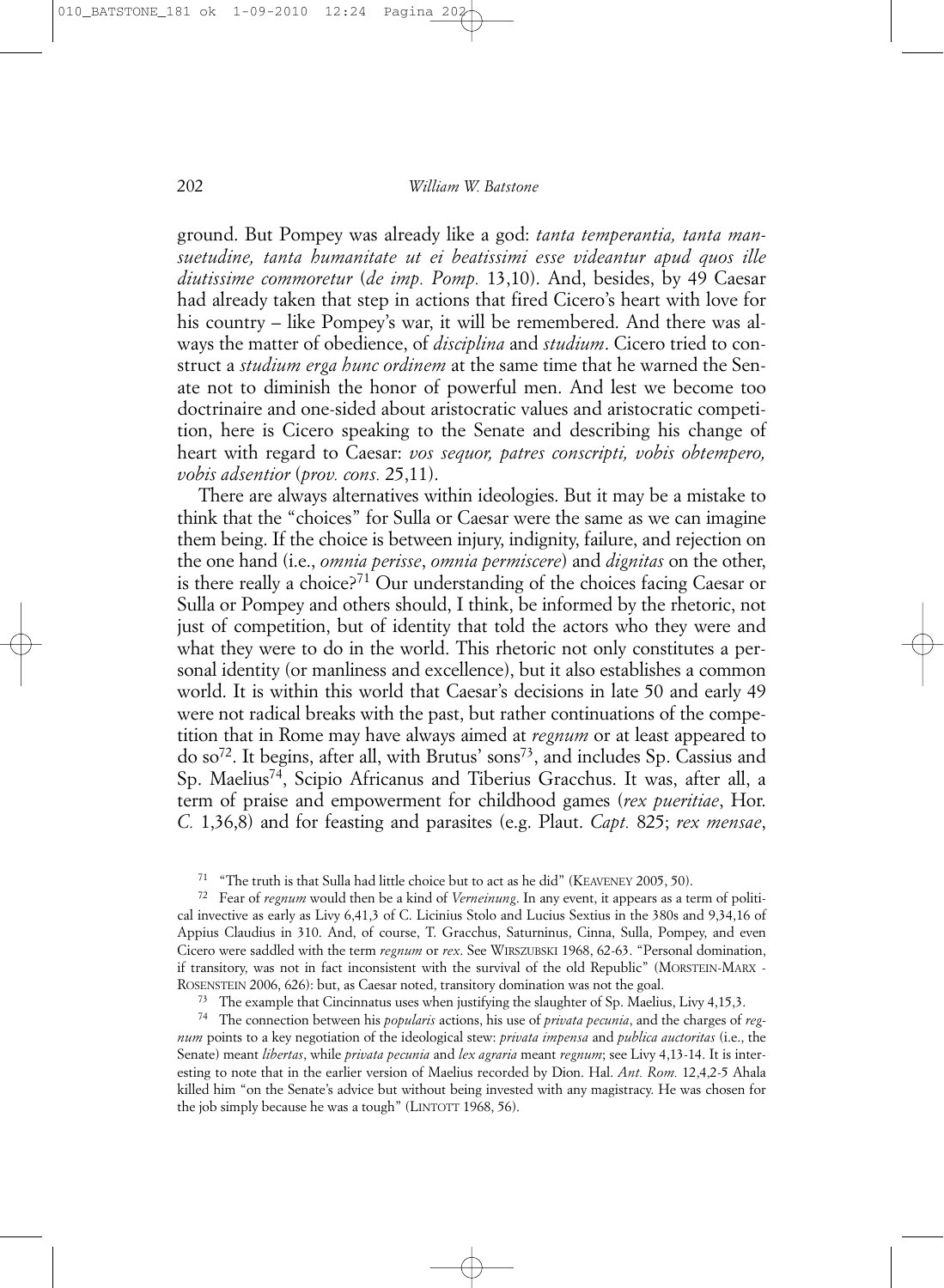Macr. 2,1) and for wealth in general (see Plaut. *Rud.*; Hor. *C.* 2,14,11; 2,18,34; *E.* 1,7,37). And then there is that marked ambivalence Romans show toward their own kings?75 On the darker side, Sallust thought that struggles for domination were a restless and indominatible vice of human nature. And Cicero said of Pompey and Caesar, *uterque regnare vult* (*Att*. 8,11,2). "If Caesar and Pompey had thought like Cato", Montesquieu said, "others would have thought like Caesar and Pompey"<sup>76</sup>. And, of course, it is not clear that Cato aspired only to an equality among other aristocrats.

As Caesar (from his perspective) fixes *clientela* among the Haedui, avenges wrongs to Rome and his family, brings Roman values to a barbarian world, opposes Pompeian cruelty and irrationality, defends his *dignitas* and establishes justice and joy among the citizen-soldiers at Ilerda, he is living out the consequences of republican ambitions that always joined personal and public glory. It was a competition that justified egregious power by identifying victory with the state, one that sought *publica auctoritas* for *privato consilio*, one that fought for and protected *res publica*, and in so doing brought the republic to an end. *Exercitum ... privato consilio ac privata impensa comparavi, per quem rem publicam a dominatione factionis oppressam in libertatem vindicavi* (Augustus, *Res Gestae* 1,1).

Augustus' words could be taken as clever intertextual propaganda, the great man manipulating the words of a world he has changed. But, without contradiction, it could also be taken as an example of rhetoric manipulating Octavian, of ideology doing its work. After all, at eighteen when he took over his adoptive father's legions, he was doing what other men had done, what Pompey himself had done. And he too was on his mother's side descended from kings, and on his fathers from the gods who hold even kings in their power. But the choice between subject-to-ideology and subject-ofideology is a false choice. It amounts to the distinction between "they know not what they do, but they do it anyway" and "they know exactly what they do, and they do it anyway"77. It is the choice between the clever slave of Plautus and the *miles gloriosus*78, or between the statue of Augustus in full military dress in the center of the forum and the emperor's last words:  $\epsilon \pi \epsilon i$ 

<sup>75</sup> See ERSKINE 1991. Erskine's view that invective grew out of the Roman experience with Hellenistic monarchies may be only part of the truth; the other part might be found in the Roman imitation of Hellenistic monarchies, e.g., *Magnus ipse.*

<sup>76</sup> *Considerations on the Causes of the Greatness of the Romans and Their Decline*, ch. 11, cited in MORSTEIN-MARX - ROSENSTEIN 2006, 629; 636 n. 8.

<sup>77</sup> Zizek introduced this reversal of the Marxian formula in ZIZEK 1989, 28-33.

<sup>&</sup>lt;sup>78</sup> For the importance of the figure of the Plautine slave in Roman identity, see BATSTONE 2006, 548-550; BATSTONE 2009, 212-227.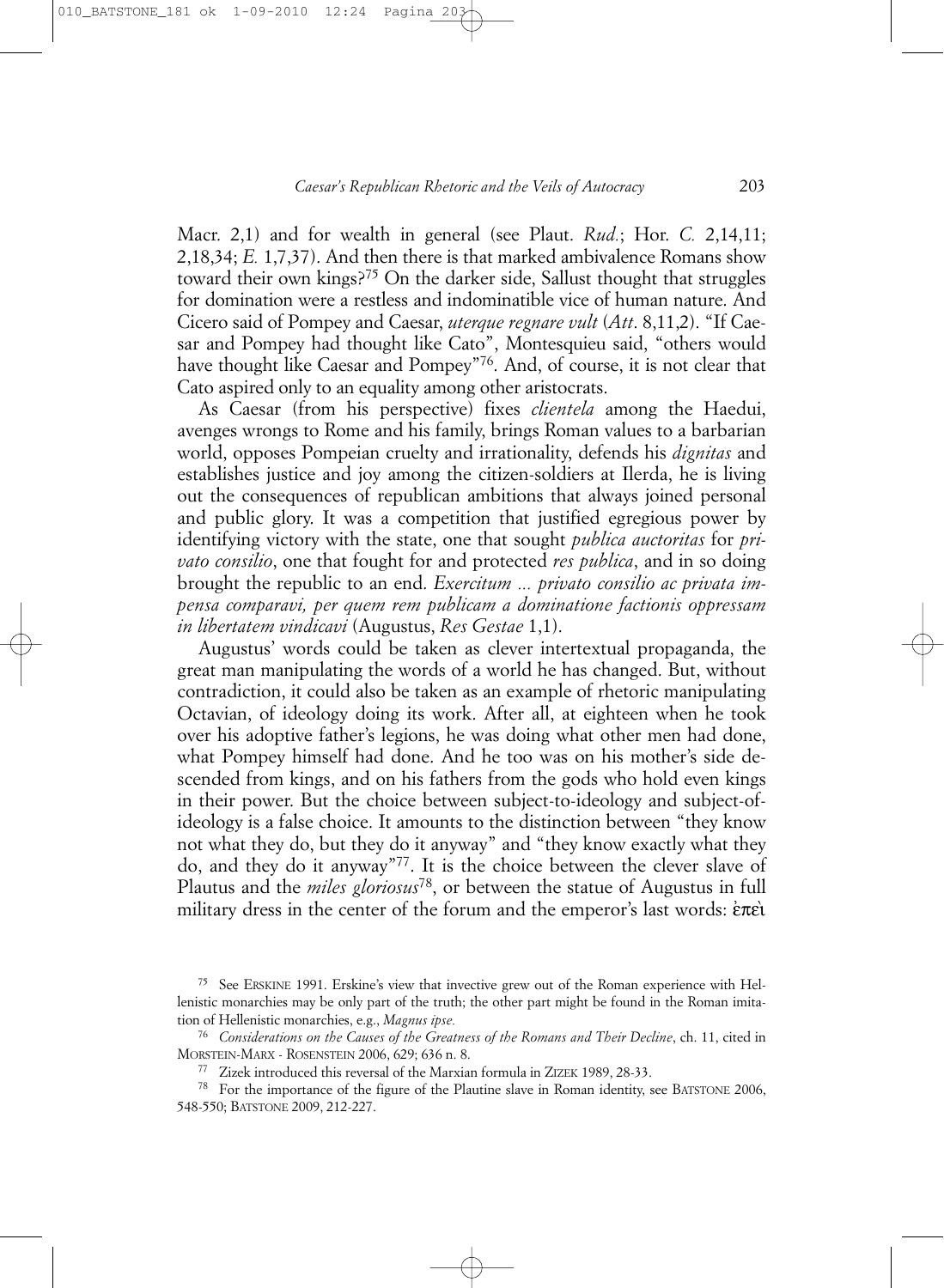δε πάνυ καλώς πέπαισται, δότε κρότον ("a round of applause, since I played my part well!").

# *Bibliography*

ALLISON, J. 1990, *Conflict, Antithesis and the Ancient Historians*, Columbus.

- ALTHUSSER, L. 1970, *Ideology and Ideological State Apparatuses*, in *Lenin and Philosophy and Other Essays* (trans. B. Brewster), New York, 23-70.
- BARLOW, J. 1998, *Noble Gauls and their other in Caesar's Propagands*, in WELCH POWELL 1998, 139-170.
- BARTON, C. 2001, *Roman Honor: The Fire in the Bones*, Berkeley Los Angeles.
- BATSTONE, W.W. 1990, *Intellectual Conflict and Mimesis in Sallust's* Bellum Catilinae in ALLISON 1990, 112-132.
- BATSTONE, W.W. 2006, *Literature* in ROSENSTEIN MORSTEIN-MARX 2006, 543-563.
- BATSTONE, W.W. 2009, *The Drama of Rhetoric at Rome*, in GUNDERSON 2009, 212- 227.
- BATSTONE, W.W. DAMON, C. 2006, *Caesar's* Civil War, Oxford.
- BEARD, M. 2007, *The Roman Triumph*, Cambridge, MA.
- CAIRNS, F. FANTHAM, E. (edd.) 2003, *Caesar Against Liberty? Perspectives on his Autocracy*, Cambridge.
- ECKSTEIN, A.M. 1987, *Senate and General: Individual Decision Making and Roman Foreign Relations, 264-194 B.C.*, Berkeley - Los Angeles.
- ERSKINE, A. 1991, *Hellenistic Monarchy and Roman Political Invective*, "CQ" n.s. 41, 106-120.
- GRIFFIN, M. (ed.) 2009, *A Companion to Julius Caesar*, Oxford.
- GRUEN, E.S. 1974, *The Last Generation of the Roman Republic*, Berkeley Los Angeles.
- GRUEN, E.S. 2009, *Caesar as a Politician*, in GRIFFIN 2009, 23-36.
- GUNDERSON, E. (ed.) 2009, *The Cambridge Companion to Ancient Rhetoric*, Cambridge.
- HALL, L.G.H. 1998, Ratio *and* Romanitas *in the* Bellum Gallicum, in WELCH POWELL 1988, 11-43.
- KASTER, R.A. 2005, *Emotion, Restraint, and Community in Ancient Rome*, Oxford.
- KEAVENEY, A. 2005, *Sulla: The Last Republican*, London Canberra (repr.; 19821).
- LINTOTT, A.W. 1968, *Violence in Republican Rome*, Oxford.